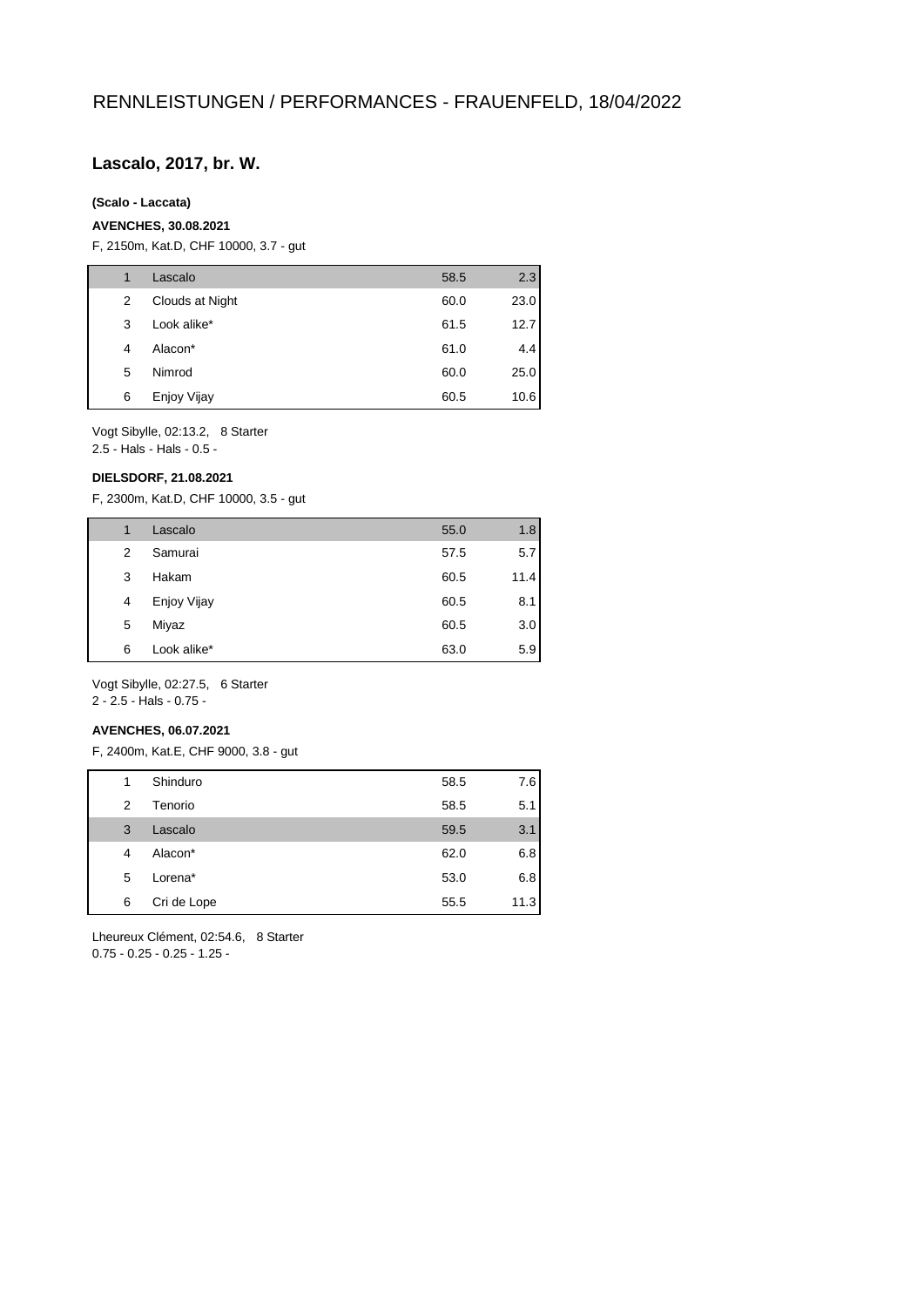## **Lord Of The Alps\*, 2017, F. W.**

#### **(Lord of England - Adalawa)**

#### **DIELSDORF, 26.09.2021**

F, 2475m, Kat.A, CHF 50000, 4 - gut

| 1 | Ulster                | 57.0 | 7.5  |
|---|-----------------------|------|------|
| 2 | <b>Nubius</b>         | 59.5 | 2.3  |
| 3 | <b>Flying Officer</b> | 57.0 | 5.3  |
| 4 | Moderator             | 60.5 | 4.6  |
| 5 | Lord Of The Alps*     | 57.0 | 11.4 |
| 6 | Wayway                | 57.0 | 17.8 |

Lheureux Clément, 02:38.6, 9 Starter Kopf - 5 - 5 - 1.25 -

### **DIELSDORF, 21.08.2021**

F, 3000m, Kat.B, CHF 20000, 3.5 - gut

| 1 | Ulster                | 57.0 | 14.0 |
|---|-----------------------|------|------|
| 2 | Vernasca*             | 59.5 | 5.3  |
| 3 | <b>Flying Officer</b> | 60.0 | 3.5  |
| 4 | Lord Of The Alps*     | 60.0 | 6.1  |
| 5 | Seacret               | 60.0 | 5.6  |
| 6 | <b>Gold Street</b>    | 58.5 | 8.2  |

Schiergen Dennis, 03:11.5, 9 Starter

0.5 - Nase - 5 - 0.5 -

## **AVENCHES, 27.07.2021**

F, 2400m, Kat.A, CHF 20000, 4.8 - weich

|   | Vernasca*             | 55.5 | 5.1  |
|---|-----------------------|------|------|
| 2 | <b>Flying Officer</b> | 57.0 | 7.5  |
| 3 | Moderator             | 60.5 | 1.6  |
| 4 | Ulster                | 57.0 | 12.2 |
| 5 | Look alike*           | 55.5 | 16.8 |
| 6 | Lord Of The Alps*     | 57.0 | 9.5  |

Lheureux Clément, 02:39.9, 6 Starter

3 - 2 - 2 - Kopf -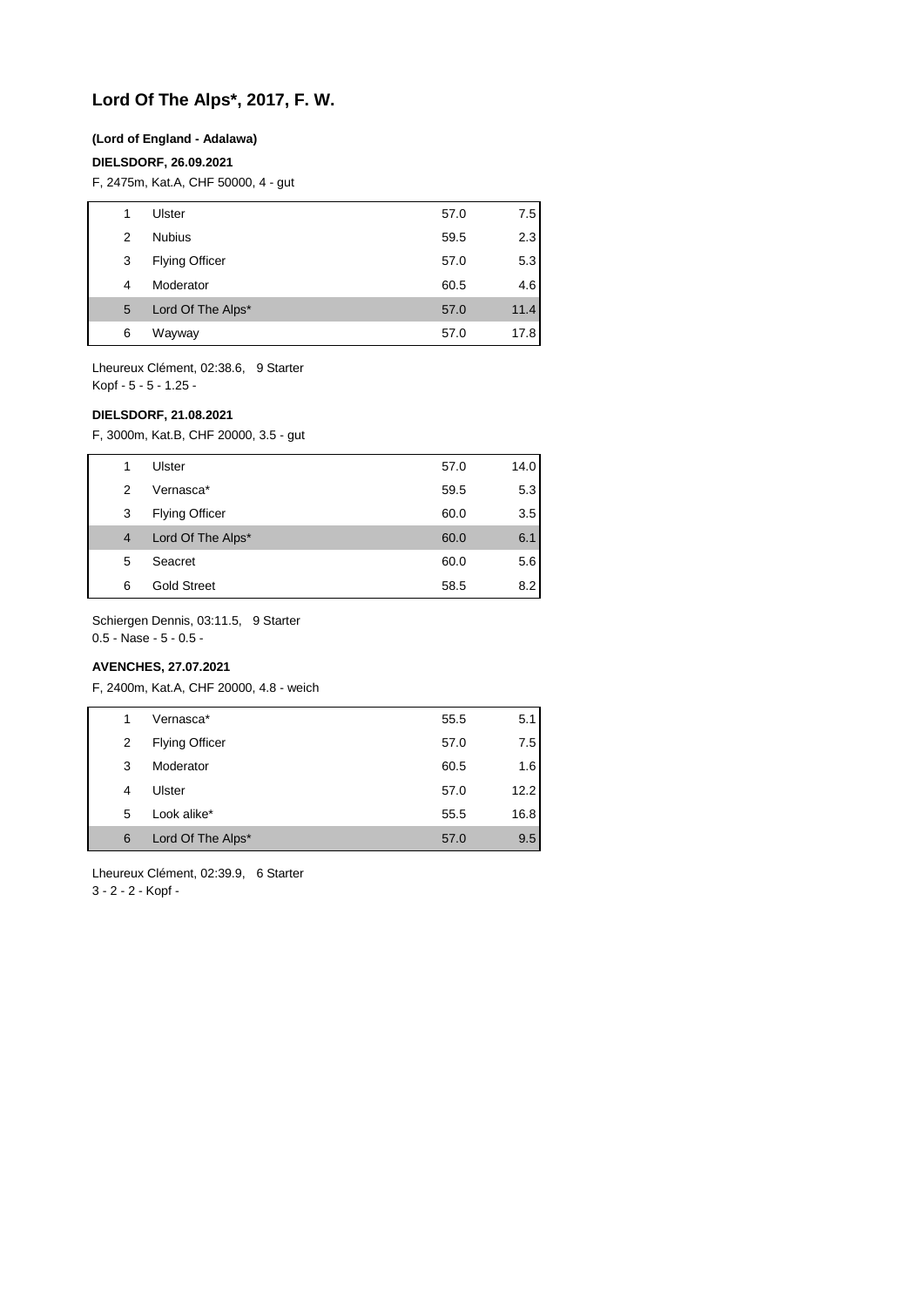## **Moderator, 2017, br. W.**

#### **(Rio De La Plata - Monarquia)**

#### **DIELSDORF, 26.09.2021**

F, 2475m, Kat.A, CHF 50000, 4 - gut

| 1              | Ulster                | 57.0 | 7.5  |
|----------------|-----------------------|------|------|
| 2              | <b>Nubius</b>         | 59.5 | 2.3  |
| 3              | <b>Flying Officer</b> | 57.0 | 5.3  |
| $\overline{4}$ | Moderator             | 60.5 | 4.6  |
| 5              | Lord Of The Alps*     | 57.0 | 11.4 |
| 6              | Wayway                | 57.0 | 17.8 |

Cheminaud Vincent, 02:38.6, 9 Starter Kopf - 5 - 5 - 1.25 -

#### **FRAUENFELD, 05.09.2021**

F, 2000m, Kat.B, CHF 12000, 4 - gut

| 1 | Whaze         | 61.0 | 2.9   |
|---|---------------|------|-------|
| 2 | Moderator     | 62.0 | 2.1   |
| 3 | Nimrod        | 59.0 | 7.7 I |
| 4 | Take a Guess  | 61.0 | 2.9   |
| 5 | Apollo Flight | 61.0 | 6.1   |

Veron Fabrice, 02:03.4, 5 Starter 0.75 - 5 - 0.5 - Weile

#### **AVENCHES, 27.07.2021**

F, 2400m, Kat.A, CHF 20000, 4.8 - weich

| 1 | Vernasca*             | 55.5 | 5.1  |
|---|-----------------------|------|------|
| 2 | <b>Flying Officer</b> | 57.0 | 7.5  |
| 3 | Moderator             | 60.5 | 1.6  |
| 4 | Ulster                | 57.0 | 12.2 |
| 5 | Look alike*           | 55.5 | 16.8 |
| 6 | Lord Of The Alps*     | 57.0 | 9.5  |

Veron Fabrice, 02:39.9, 6 Starter 3 - 2 - 2 - Kopf -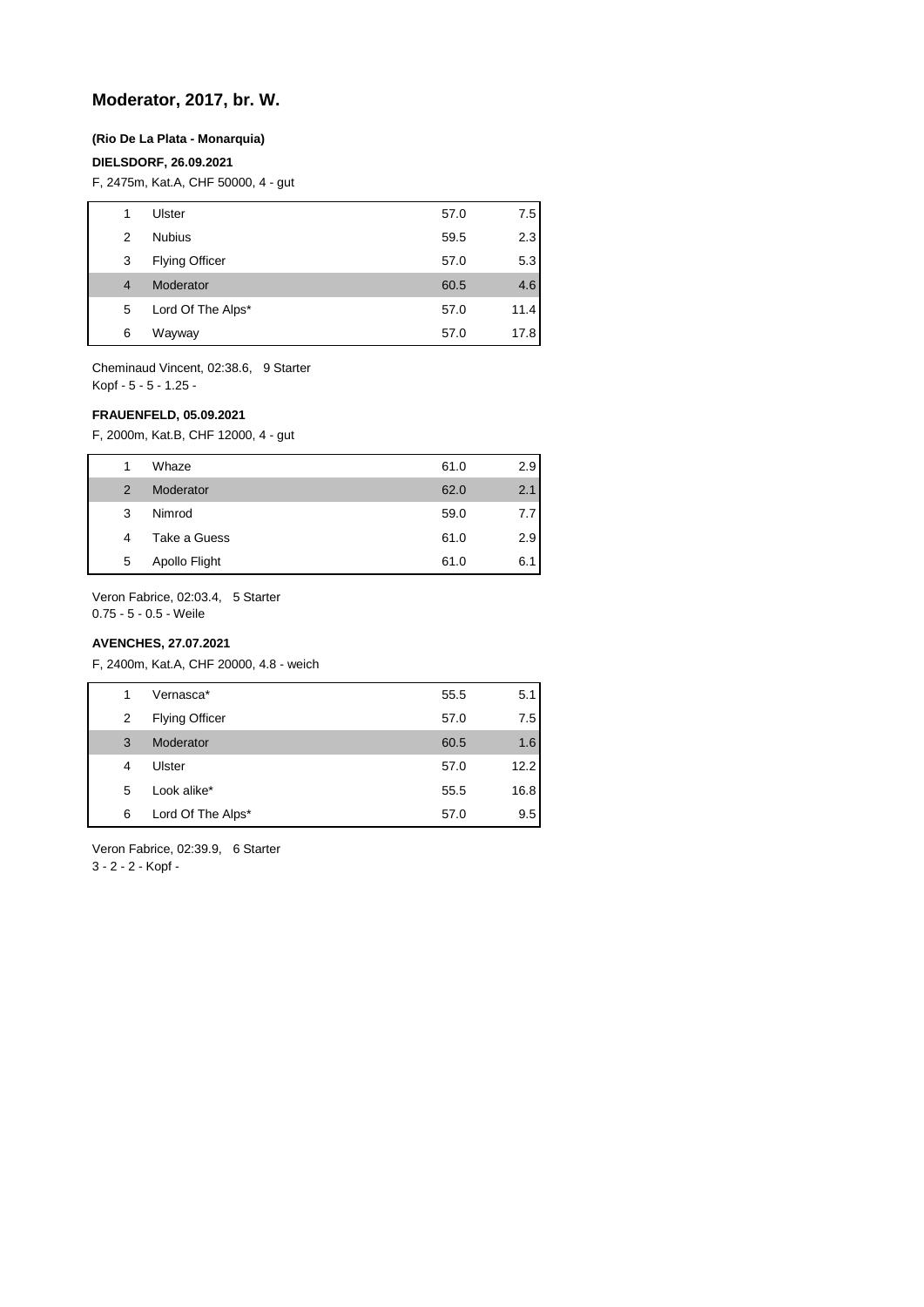## **Shariyar, 2018, br. W.**

#### **(Exceed and Excel - Shalanaya )**

### **ST. MORITZ, 20.02.2022**

F, 2000m, Kat.A, CHF 100000

| 1  | Furioso         | 56.0 | 14.2 |
|----|-----------------|------|------|
| 2  | Mordred         | 57.0 | 2.3  |
| 3  | <b>Nubius</b>   | 57.0 | 5.5  |
| 4  | Ulster          | 60.0 | 7.5  |
| 5  | Autumn Twilight | 57.0 | 30.4 |
| 6  | Nimrod          | 56.0 | 14.0 |
| 10 | Shariyar        | 59.0 | 7.4  |

Pecheur Maxim, 2:05.4, 12 Starter

4 - 0.75 - k.K. - 2 -

#### **ST. MORITZ, 13.02.2022**

F, 1300m, Kat.B, CHF 15000

| 1              | Hakam        | 56.0 | 7.2 |
|----------------|--------------|------|-----|
| 2              | Identified   | 61.0 | 2.4 |
| 3              | Tapeten Toni | 58.0 | 5.0 |
| $\overline{4}$ | Shariyar     | 61.0 | 3.8 |
| 5              | Dhalam       | 54.0 | 5.8 |
|                |              |      |     |

Pecheur Maxim, 01:21.7, 6 Starter

0.5 - 9 - Nase - 1.5

#### **Frankreich - Chantilly, 02.11.2021**

F, 1900m, Kat.B, EUR 31000

2 Shariyar

Soumillon Christophe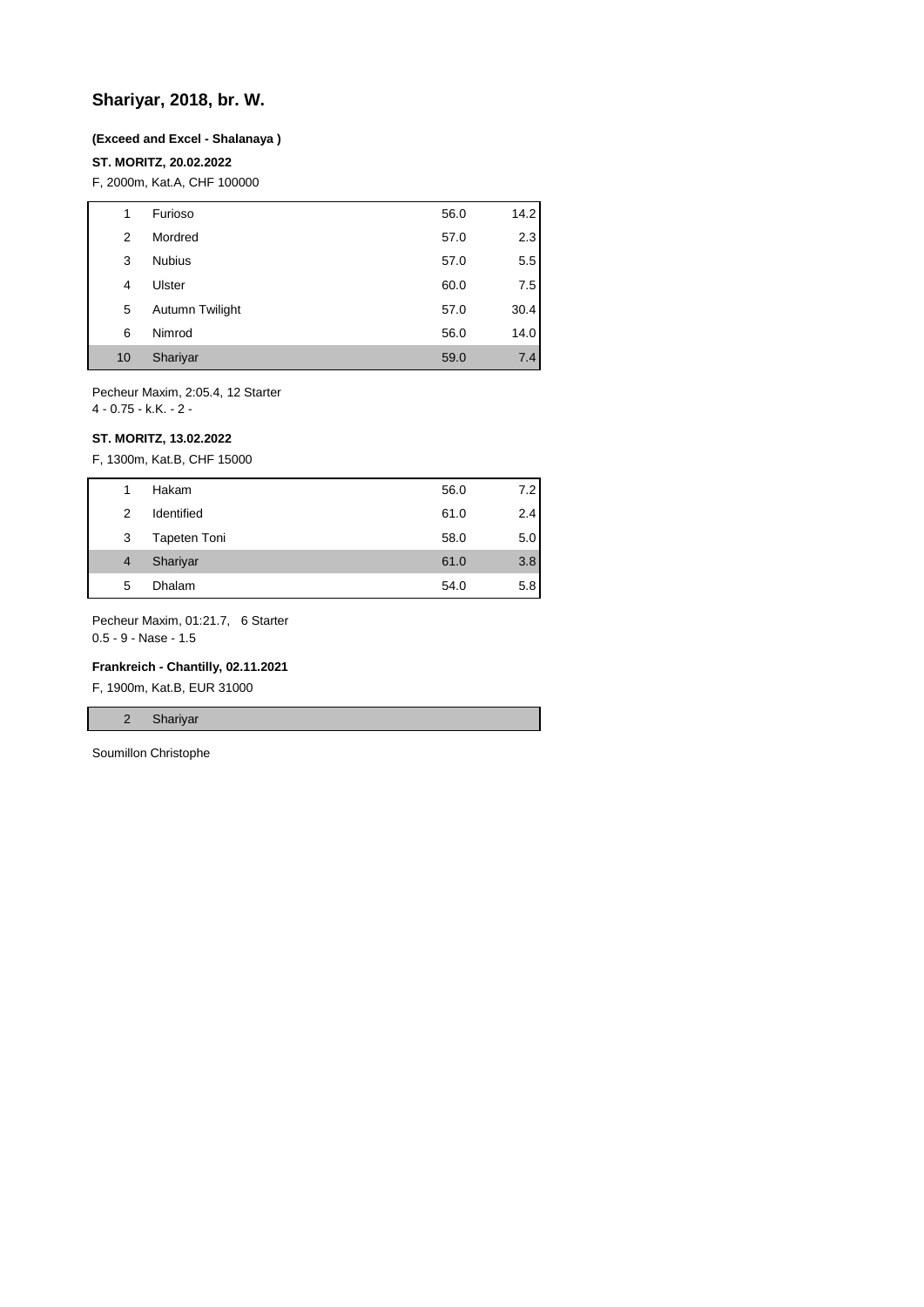## **Singledon, 2018, F. W.**

### **(New Bay - Singuliere)**

#### **Frankreich - Saint-Cloud, 10.03.2022**

F, 2000m, Kat.D, EUR 28000

4 Singledon

Campos Remi

#### **Frankreich - Bordeaux, 07.10.2021**

F, 1900m, Kat.A, EUR 52000

6 Singledon

#### **Frankreich - Marseille Borely, 11.09.2021**

F, 2000m, Kat.A, EUR 55000

7 Singledon

Crastus Anthony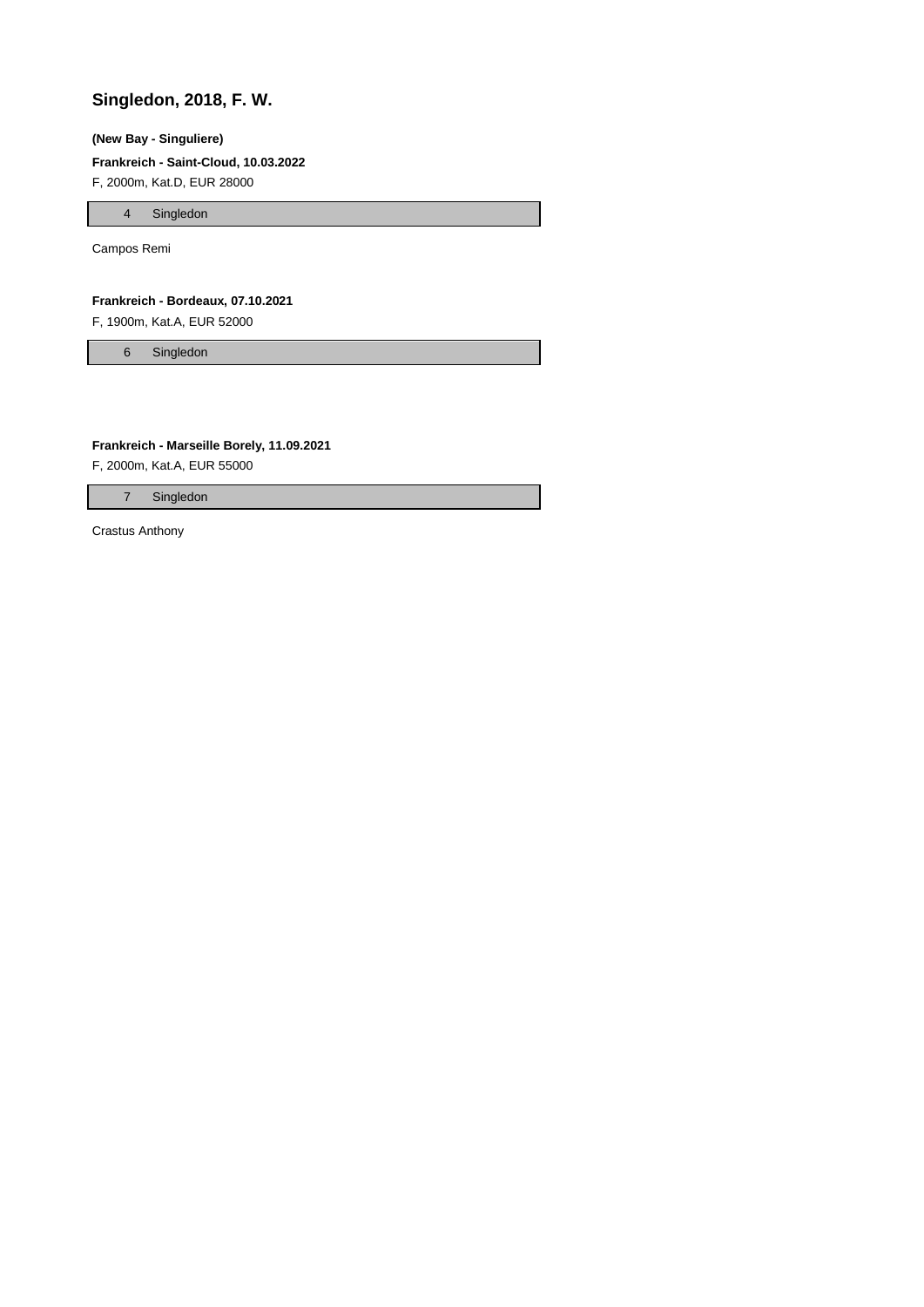## **Sir Vulcano, 2018, F. H.**

#### **(Polish Vulcano - Sweet Montana)**

### **DIELSDORF, 24.10.2021**

F, 3000m, Kat.C, CHF 20000, 3.5 - gut

| 1 | Sir Vulcano   | 58.0 | 2.0  |
|---|---------------|------|------|
| 2 | Hericourt     | 58.0 | 2.9  |
| 3 | Air Space     | 56.5 | 4.6  |
| 4 | Larissa*      | 56.5 | 10.2 |
| 5 | Randolina*    | 56.5 | 14.2 |
| 6 | Billy the Kid | 58.0 | 4.9  |

Lheureux Clément, 03:21.2, 6 Starter 4 - 1.5 - 1.25 - 1 -

#### **FRAUENFELD, 05.09.2021**

F, 2400m, Kat.A, CHF 50000, 4 - gut

|   | Galactica    | 56.5 | 1.9 |
|---|--------------|------|-----|
| 2 | Domstürmer   | 58.0 | 4.4 |
| 3 | Sir Vulcano  | 58.0 | 3.4 |
| 4 | Kind of Cool | 58.0 | 4.5 |
| 5 | Miyaz        | 58.0 | 5.8 |

Veron Fabrice, 02:36.5, 5 Starter

0.75 - 3.5 - 2.5 - 4

#### **Deutschland - Berlin-Hoppegarten, 08.08.2021**

F, 2800m, Kat.A, EUR 25000

6 Sir Vulcano

Bojko Jozef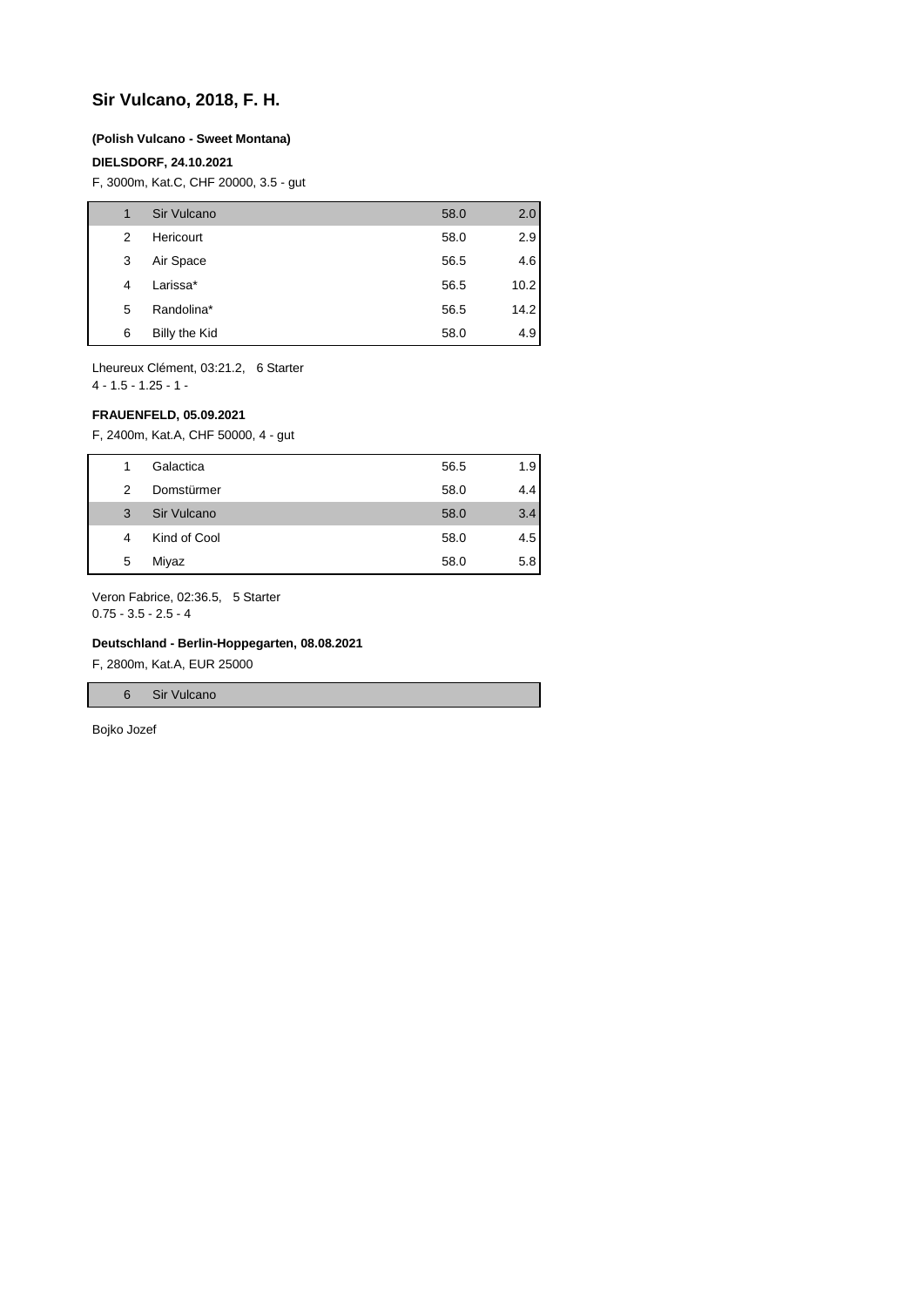## **Enjoy Vijay, 2014, br. W.**

#### **(Nathaniel - Enjoy The Life)**

#### **ST. MORITZ, 20.02.2022**

F, 1800m, Kat.E, CHF 10000

| 1 | Samurai            | 61.0 | 7.1 |
|---|--------------------|------|-----|
| 2 | <b>Enjoy Vijay</b> | 59.0 | 2.9 |
| 3 | Fiesta*            | 53.5 | 9.2 |
| 4 | Cool Sweety*       | 59.0 | 7.0 |
| 5 | Fleur d'Ipanema    | 58.5 | 4.7 |
| 6 | Larry Lobster      | 58.0 | 7.4 |

Lheureux Clément, 1:54.8, 8 Starter Kopf - 4 - 1 - 7 -

#### **ST. MORITZ, 13.02.2022**

F, 1600m, Kat.E, CHF 10000

| 1 | Heloagain        | 57.0 | $5.5^{\circ}$ |
|---|------------------|------|---------------|
| 2 | Enjoy Vijay      | 58.0 | 4.6           |
| 3 | Albedo Effect    | 57.0 | 6.0           |
| 4 | Dancing Diamond* | 53.5 | 5.0           |
| 5 | Cool Sweety*     | 59.0 | 4.4           |
| 6 | Larry Lobster    | 58.0 | 6.2           |

Lheureux Clément, 01:45.5, 7 Starter

5 - 0.75 - 10 - Hals -

## **DIELSDORF, 24.10.2021**

F, 2300m, Kat.B, CHF 12000, 3.5 - gut

| 1 | Ulster                | 62.0 | 3.3  |
|---|-----------------------|------|------|
| 2 | <b>Flying Officer</b> | 59.0 | 3.7  |
| 3 | <b>Enjoy Vijay</b>    | 52.0 | 16.1 |
| 4 | Look alike*           | 52.0 | 5.8  |
| 5 | Wayway                | 55.0 | 7.0  |
| 6 | <b>Gold Street</b>    | 56.0 | 3.3  |
|   |                       |      |      |

Am.Donzé Yvonne, 02:28.4, 8 Starter Hals - 3.5 - 0.75 - 2 -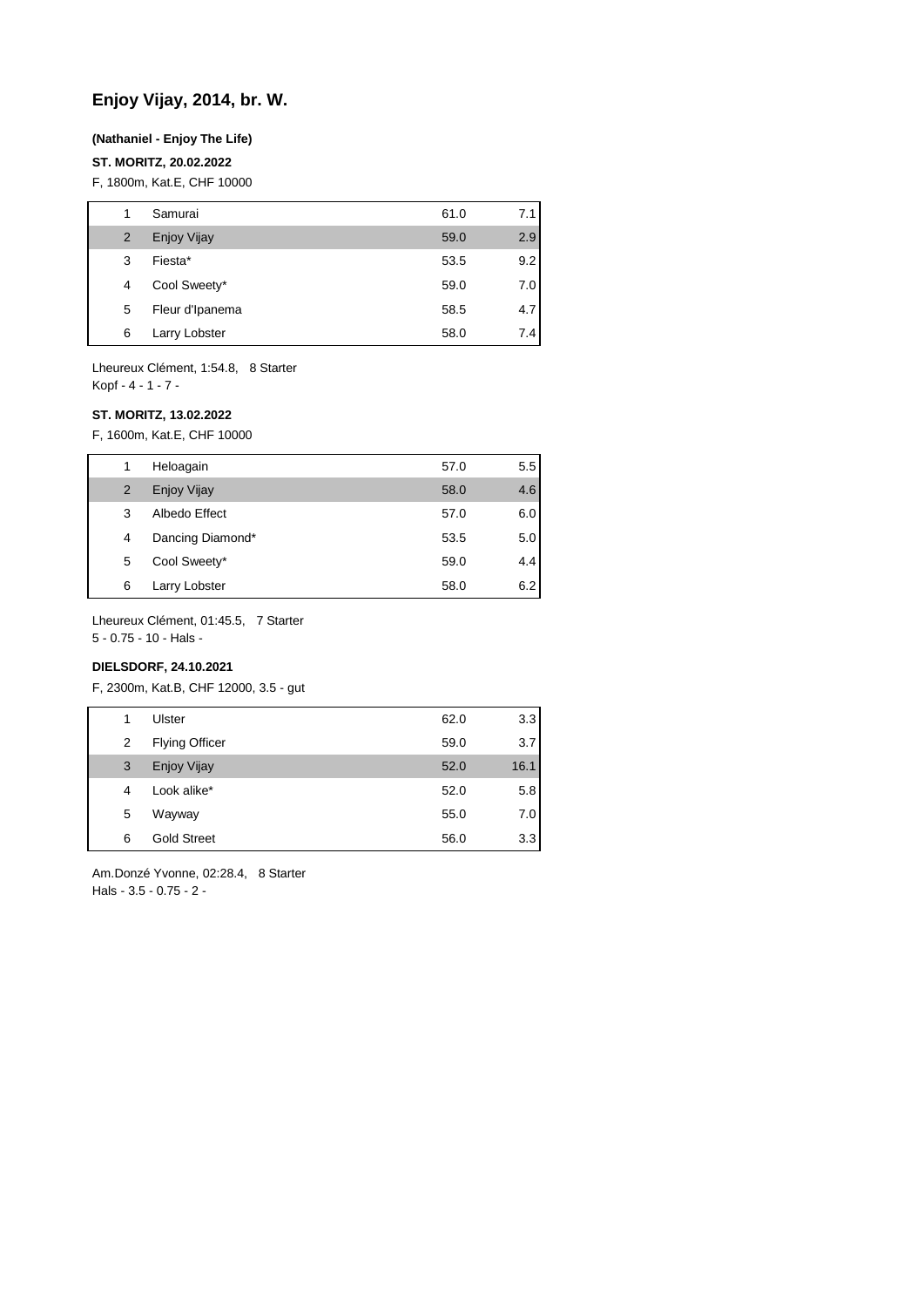## **Fleur d'Ipanema, 2013, F. St.**

#### **(Le Havre - Anthropologie)**

### **ST. MORITZ, 20.02.2022**

F, 1800m, Kat.E, CHF 10000

| 1 | Samurai         | 61.0 | 7.1 |
|---|-----------------|------|-----|
| 2 | Enjoy Vijay     | 59.0 | 2.9 |
| 3 | Fiesta*         | 53.5 | 9.2 |
| 4 | Cool Sweety*    | 59.0 | 7.0 |
| 5 | Fleur d'Ipanema | 58.5 | 4.7 |
| 6 | Larry Lobster   | 58.0 | 7.4 |

Am.Muntwyler Ella, 1:54.8, 8 Starter Kopf - 4 - 1 - 7 -

#### **ST. MORITZ, 13.02.2022**

F, 1600m, Kat.E, CHF 10000

| 1 | Heloagain        | 57.0 | 5.5 |
|---|------------------|------|-----|
| 2 | Enjoy Vijay      | 58.0 | 4.6 |
| 3 | Albedo Effect    | 57.0 | 6.0 |
| 4 | Dancing Diamond* | 53.5 | 5.0 |
| 5 | Cool Sweety*     | 59.0 | 4.4 |
| 6 | Larry Lobster    | 58.0 | 6.2 |
|   | Fleur d'Ipanema  | 58.5 | 3.5 |

Am.Muntwyler Ella, 01:45.5, 7 Starter

5 - 0.75 - 10 - Hals -

## **ST. MORITZ, 06.02.2022**

F, 800m, Kat.E, CHF 10000

| 1              | High Hope       | 57.5 | 1.8 |
|----------------|-----------------|------|-----|
| 2              | Modulation      | 60.5 | 2.8 |
| $\overline{2}$ | Fleur d'Ipanema | 58.5 | 3.1 |
| 4              | Fiesta*         | 52.5 | 4.9 |

Am.Muntwyler Ella, , 4 Starter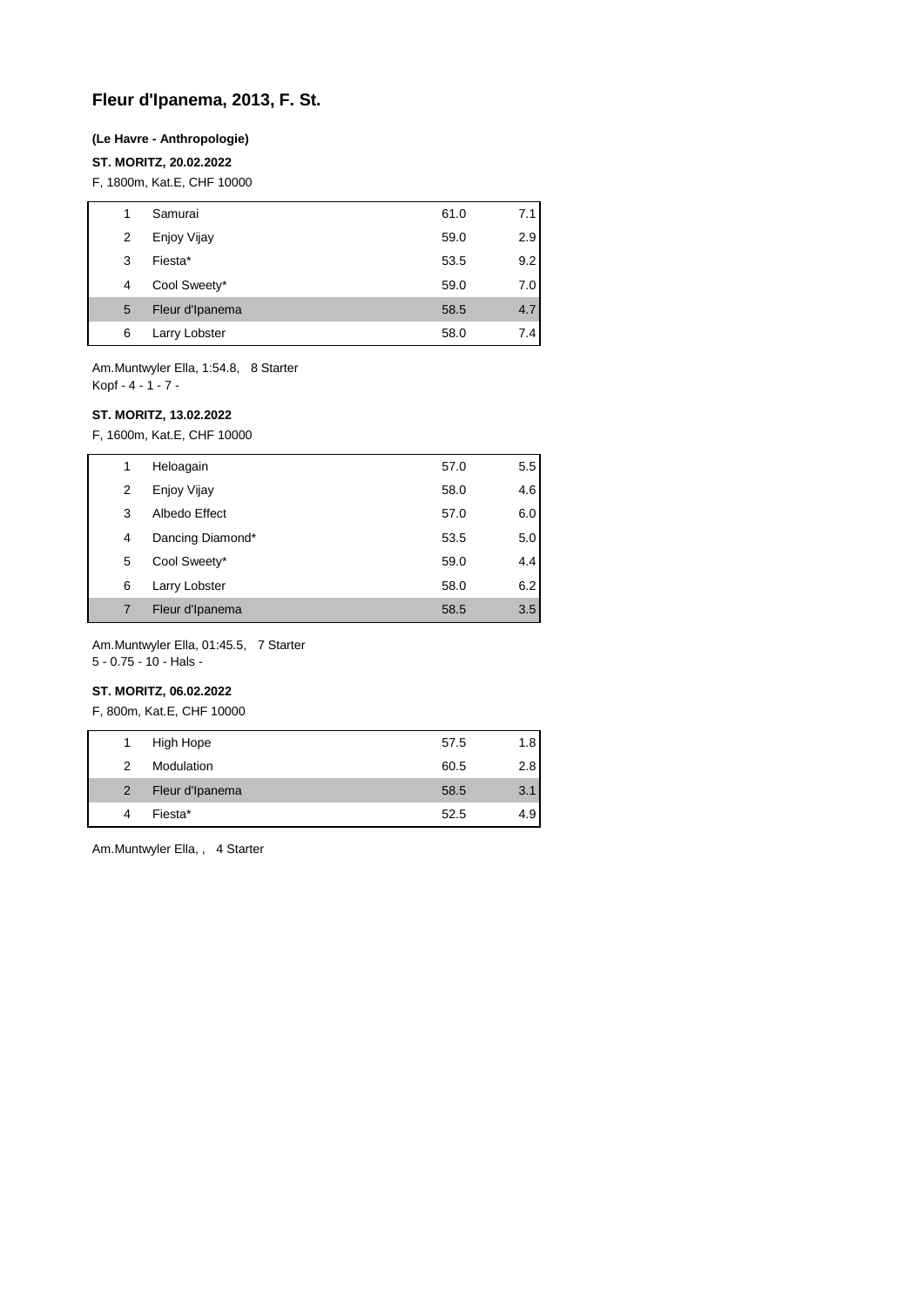## **Hericourt, 2018, dbr. W.**

#### **(Le Havre - Heronchelles)**

#### **DIELSDORF, 24.10.2021**

F, 3000m, Kat.C, CHF 20000, 3.5 - gut

| 1              | Sir Vulcano      | 58.0 | 2.0  |
|----------------|------------------|------|------|
| $\overline{2}$ | <b>Hericourt</b> | 58.0 | 2.9  |
| 3              | Air Space        | 56.5 | 4.6  |
| 4              | Larissa*         | 56.5 | 10.2 |
| 5              | Randolina*       | 56.5 | 14.2 |
| 6              | Billy the Kid    | 58.0 | 4.9  |

Campos Remi, 03:21.2, 6 Starter

4 - 1.5 - 1.25 - 1 -

#### **DIELSDORF, 26.09.2021**

F, 2300m, Kat.E, CHF 9000, 4 - gut

| 1 | <b>Hericourt</b> | 53.0 | 2.6 |
|---|------------------|------|-----|
| 2 | Look alike*      | 63.5 | 8.0 |
| 3 | Die Rakete       | 57.0 | 4.0 |
| 4 | Sociopath        | 52.0 | 8.7 |
| 5 | Tenorio          | 59.0 | 5.6 |
| 6 | Alacon*          | 63.0 | 7.7 |

Pecheur Maxim, 02:34.4, 8 Starter

Kopf - 2 - 2.5 - 1.25 -

## **AVENCHES, 30.08.2021**

F, 2400m, Kat.E, CHF 9000, 3.7 - gut

| 57.5 | 2.5  |
|------|------|
| 53.0 | 5.7  |
| 61.5 | 6.8  |
| 58.0 | 2.8  |
| 62.0 | 25.2 |
| 58.0 | 15.8 |
|      |      |

Vogt Sibylle, 02:44.4, 6 Starter

1 - Hals - 2.5 - 3.5 -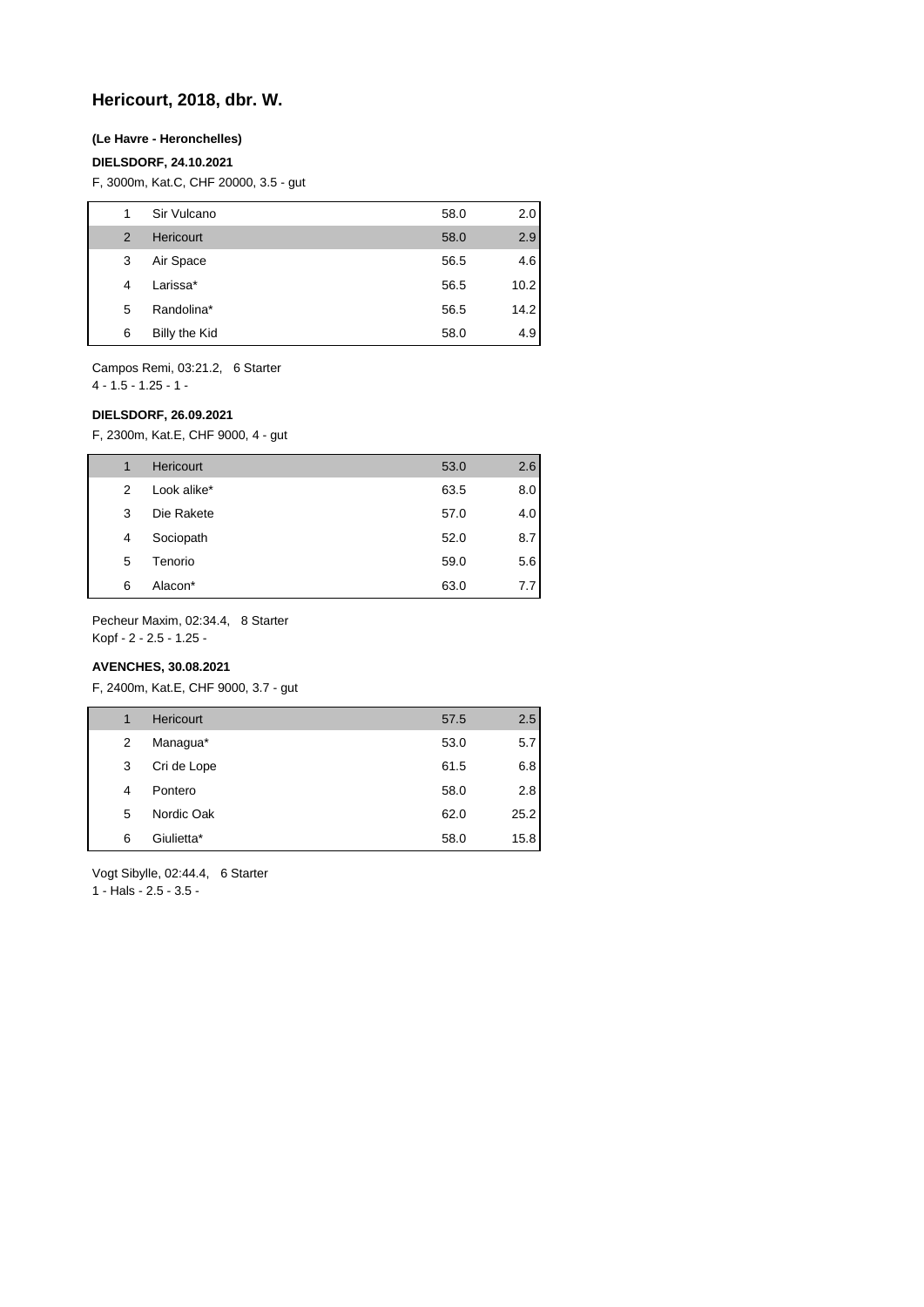## **Lordino\*, 2013, br. W.**

#### **(Lord of England - London Beat)**

#### **AVENCHES, 14.10.2021**

F, 2400m, Kat.E, CHF 9000, 3.9 - gut

| 1              | Scappato (H) | 59.0 | 1.9  |
|----------------|--------------|------|------|
| $\overline{2}$ | Lordino*     | 56.0 | 9.6  |
| 3              | Cri de Lope  | 55.5 | 14.5 |
| 4              | Checkpoint*  | 60.0 | 6.2  |
| 5              | Mister Zoff  | 52.5 | 5.8  |
| 6              | Shinduro     | 58.5 | 27.6 |

Schneider Carina, 02:41.9, 7 Starter 1.5 - 3 - 1.25 - Hals -

#### **DIELSDORF, 26.09.2021**

F, 2300m, Kat.E, CHF 9000, 4 - gut

| 1 | Hericourt   | 53.0 | 2.6 |
|---|-------------|------|-----|
| 2 | Look alike* | 63.5 | 8.0 |
| 3 | Die Rakete  | 57.0 | 4.0 |
| 4 | Sociopath   | 52.0 | 8.7 |
| 5 | Tenorio     | 59.0 | 5.6 |
| 6 | Alacon*     | 63.0 | 7.7 |
| 8 | Lordino*    | 57.5 | 5.7 |

Plaçais Olivier, 02:34.4, 8 Starter Kopf - 2 - 2.5 - 1.25 -

### **AVENCHES, 18.09.2021**

F, 2150m, Kat.E, CHF 9000, 3.9 - gut

| 1             | Mister Zoff        | 53.5 | 14.4 |
|---------------|--------------------|------|------|
| $\mathcal{P}$ | Pontero            | 58.0 | 9.1  |
| 3             | Lordino*           | 60.5 | 23.4 |
| 4             | Nordic Oak         | 60.5 | 46.7 |
| 5             | <b>Maison Bleu</b> | 58.0 | 9.9  |
| 6             | Cri de Lope        | 58.5 | 5.7  |

Schneider Carina, 02:24.5, 11 Starter Kopf - k.K. - Hals - Hals -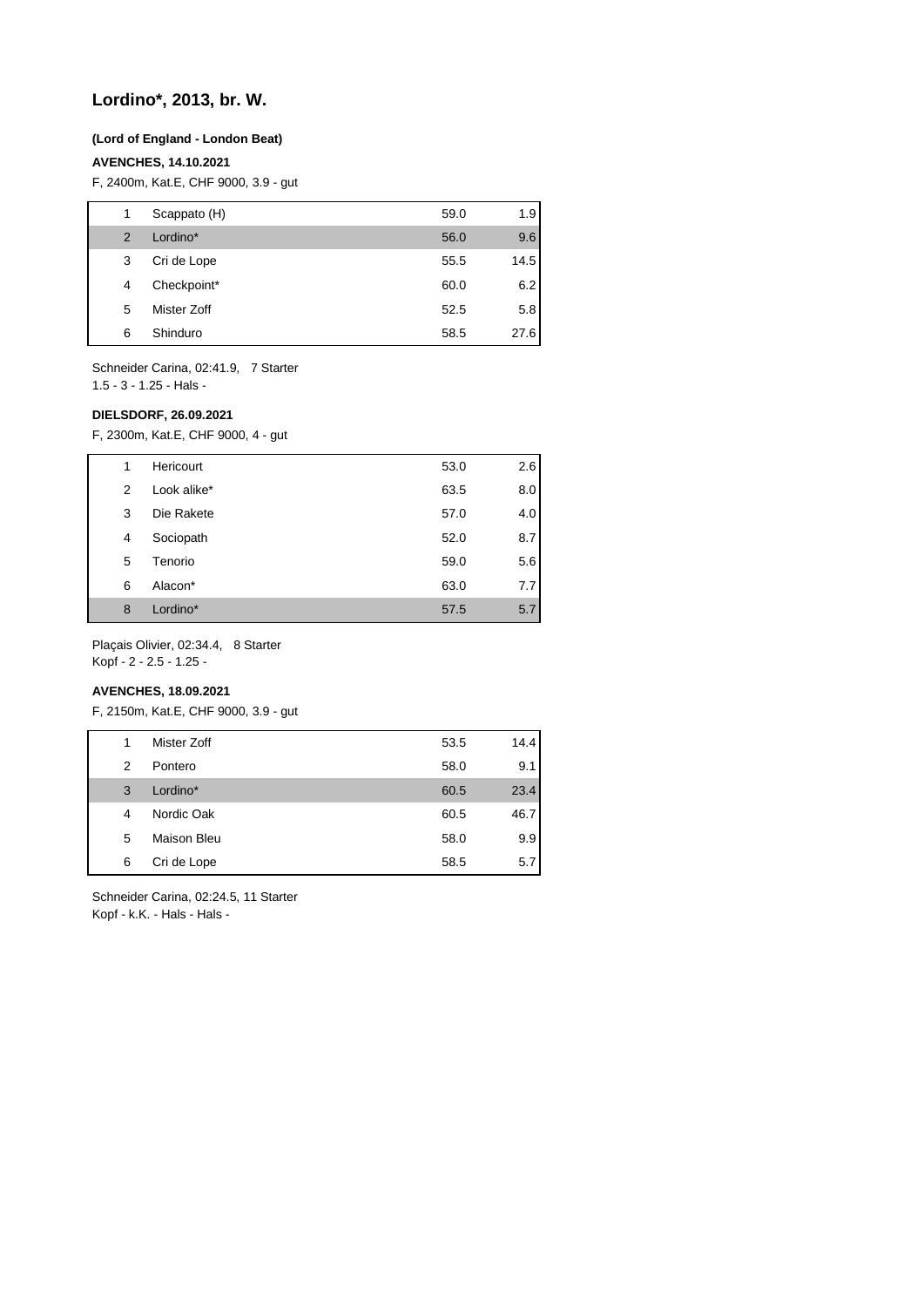## **Samurai, 2013, br. W.**

#### **(Shamardal - Sevenna)**

### **ST. MORITZ, 20.02.2022**

F, 1800m, Kat.E, CHF 10000

|   | Samurai         | 61.0 | 7.1 |
|---|-----------------|------|-----|
| 2 | Enjoy Vijay     | 59.0 | 2.9 |
| 3 | Fiesta*         | 53.5 | 9.2 |
| 4 | Cool Sweety*    | 59.0 | 7.0 |
| 5 | Fleur d'Ipanema | 58.5 | 4.7 |
| 6 | Larry Lobster   | 58.0 | 7.4 |

Schneider Carina, 1:54.8, 8 Starter Kopf - 4 - 1 - 7 -

#### **ST. MORITZ, 13.02.2022**

F, 1800m, Kat.B, CHF 15000

| 1 | Mordred               | 60.0 | 3.2 |
|---|-----------------------|------|-----|
| 2 | Arktisz               | 57.0 | 7.8 |
| 3 | Nimrod                | 56.0 | 5.3 |
| 4 | <b>Flying Officer</b> | 60.0 | 4.2 |
| 5 | The Chosen One        | 61.0 | 7.0 |
| 6 | Samurai               | 59.0 | 5.6 |

Bürgin Tim, 01:55.6, 8 Starter

0.75 - 5 - Kopf - 0.5 -

## **MAIENFELD, 10.10.2021**

F, 2650m, Kat.D, CHF 10000, 3 - gut

| 1.             | <b>Gold Street</b> | 58.5 | 1.7 |
|----------------|--------------------|------|-----|
| $\overline{2}$ | Wayway             | 58.0 | 2.9 |
| 3              | Nimrod             | 57.0 | 4.3 |
| $\overline{4}$ | Samurai            | 58.0 | 3.3 |

Lemée Julien, 03:00.3, 4 Starter 1.75 - 3 - Hals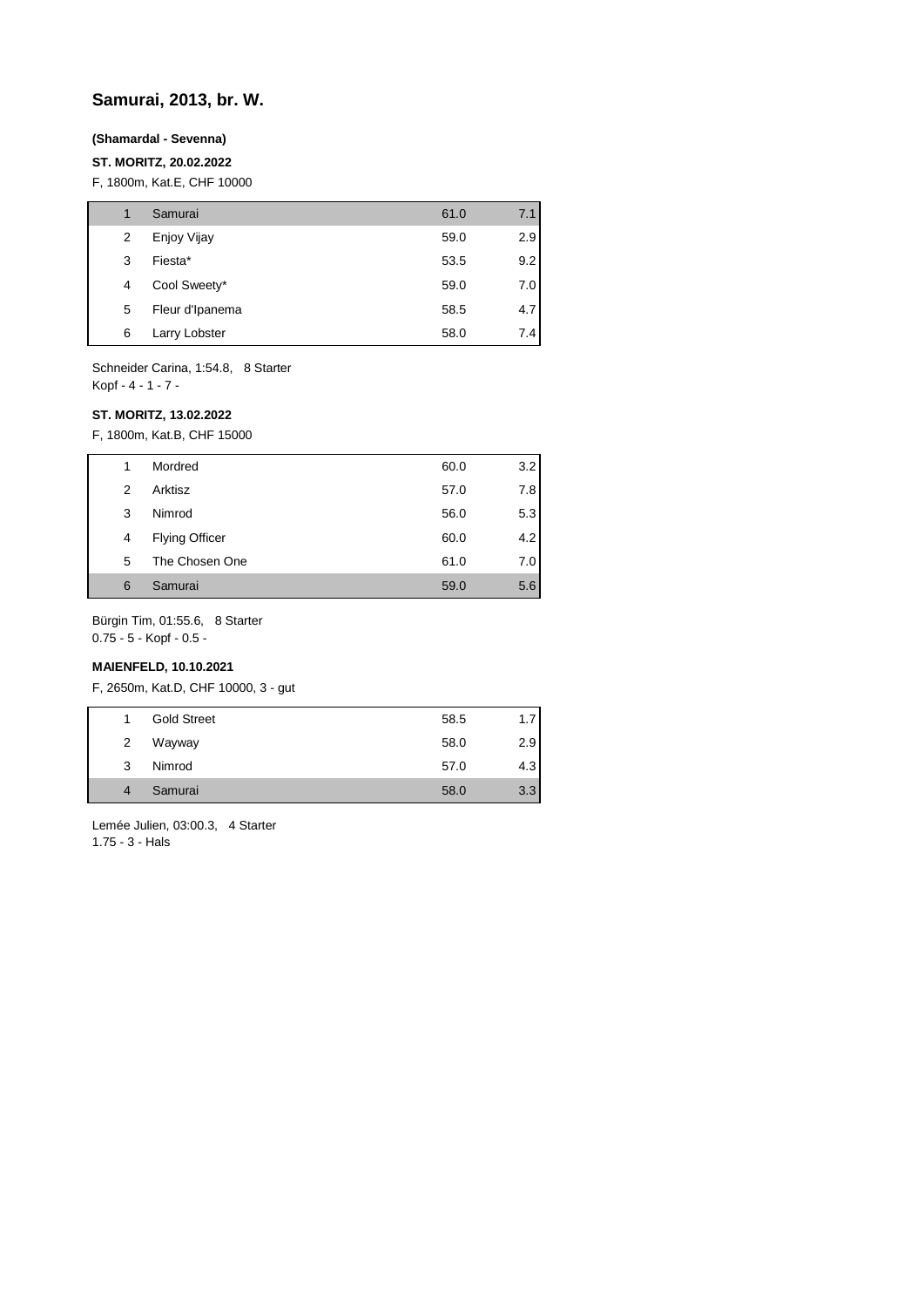## **Vallee des Fleurs, 2017, br. St.**

#### **(Soldier Hollow - Vallanda)**

### **MAIENFELD, 10.10.2021**

F, 2100m, Kat.E, CHF 9000, 3 - gut

| 1 | Vallee des Fleurs | 61.5 | 2.5  |
|---|-------------------|------|------|
| 2 | Fleur d'Ipanema   | 59.5 | 2.5  |
| 3 | Segantini*        | 60.0 | 7.3  |
| 4 | Heloagain         | 59.0 | 6.5  |
| 5 | Ultra Pride       | 56.0 | 23.7 |
| 6 | Scotsh Club*      | 57.5 | 10.9 |

Lheureux Clément, 02:22.1, 7 Starter 5 - 3.5 - Nase - 0.5 -

#### **FRAUENFELD, 05.09.2021**

F, 1850m, Kat.E, CHF 10000, 4 - gut

| 1 | Vallee des Fleurs | 57.0 | 4.1 |
|---|-------------------|------|-----|
| 2 | Die Rakete        | 56.0 | 7.5 |
| 3 | Fairy Wish        | 52.0 | 2.6 |
| 4 | Cool Sweety*      | 58.5 | 5.2 |
| 5 | Shaolin           | 63.5 | 5.9 |
| 6 | Top Cat           | 58.0 | 6.0 |

Veron Fabrice, 01:54.9, 8 Starter

2.5 - 0.5 - 0.75 - 1 -

### **AVENCHES, 18.08.2021**

F, 1800m, Kat.E, CHF 9000, 3.7 - gut

| 1 | Shaolin           | 61.0 | 4.6  |
|---|-------------------|------|------|
| 2 | Vallee des Fleurs | 55.5 | 9.8  |
| 3 | Cool Sweety*      | 63.0 | 4.9  |
| 4 | Kontrast          | 55.0 | 12.8 |
| 5 | Doncaster Rosa    | 60.5 | 2.3  |
| 6 | Rappelle Moi*     | 54.0 | 16.6 |
|   |                   |      |      |

Lheureux Clément, 01:57.4, 7 Starter

1.75 - Hals - 0.5 - 1.75 -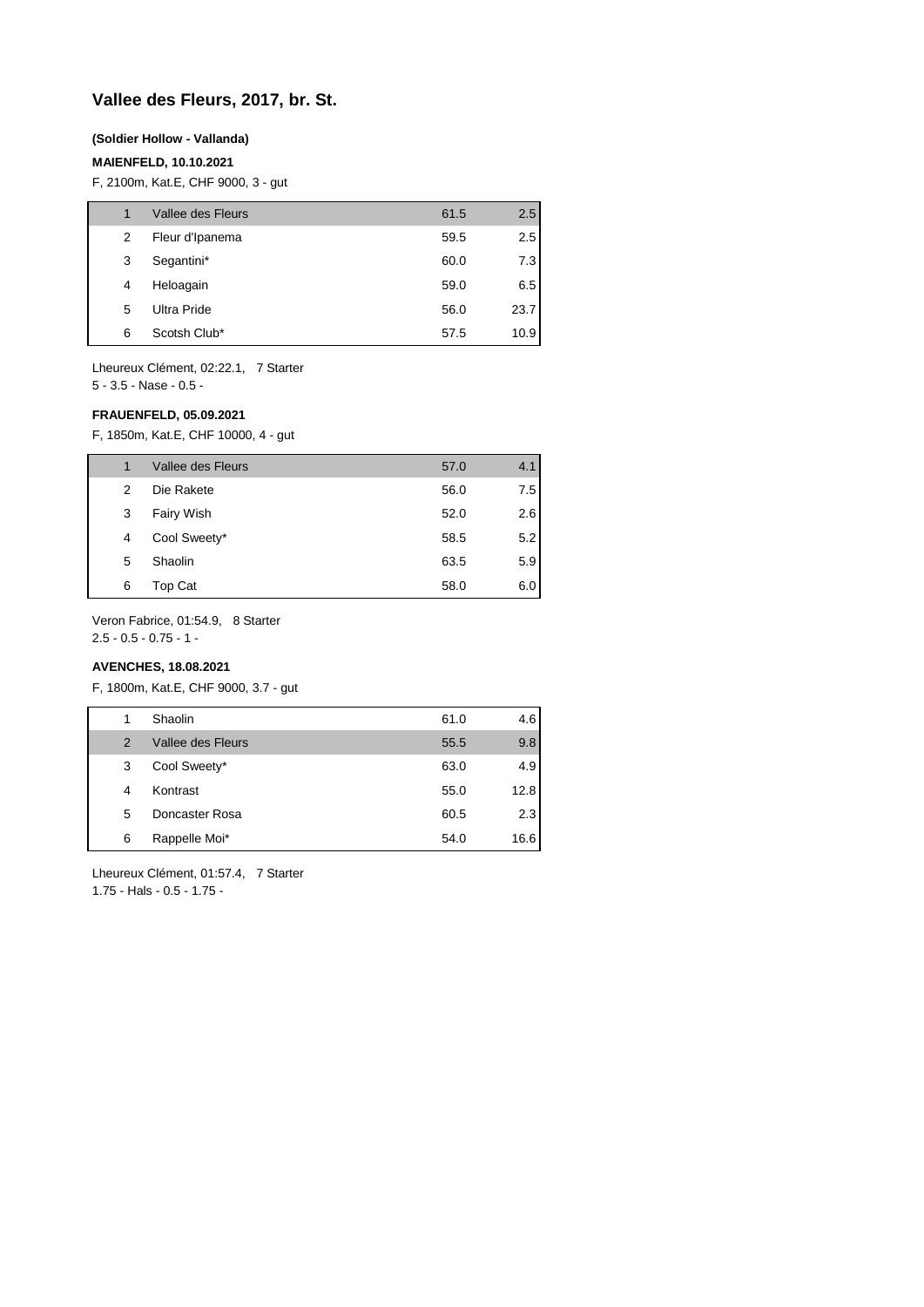# **Charming Wally, 2019, Sch. H.**

### **(Charming Thought - Daheeya)**

### **Grossbritannien - Kempton, 20.10.2021**

F, 1200m, Kat.E

9 Charming Wally

#### **Grossbritannien - Chelmsford, 30.09.2021**

F, 1200m, Kat.E

3 Charming Wally

Buick William

#### **Grossbritannien - Kempton, 13.09.2021**

F, 1200m, Kat.E

2 Charming Wally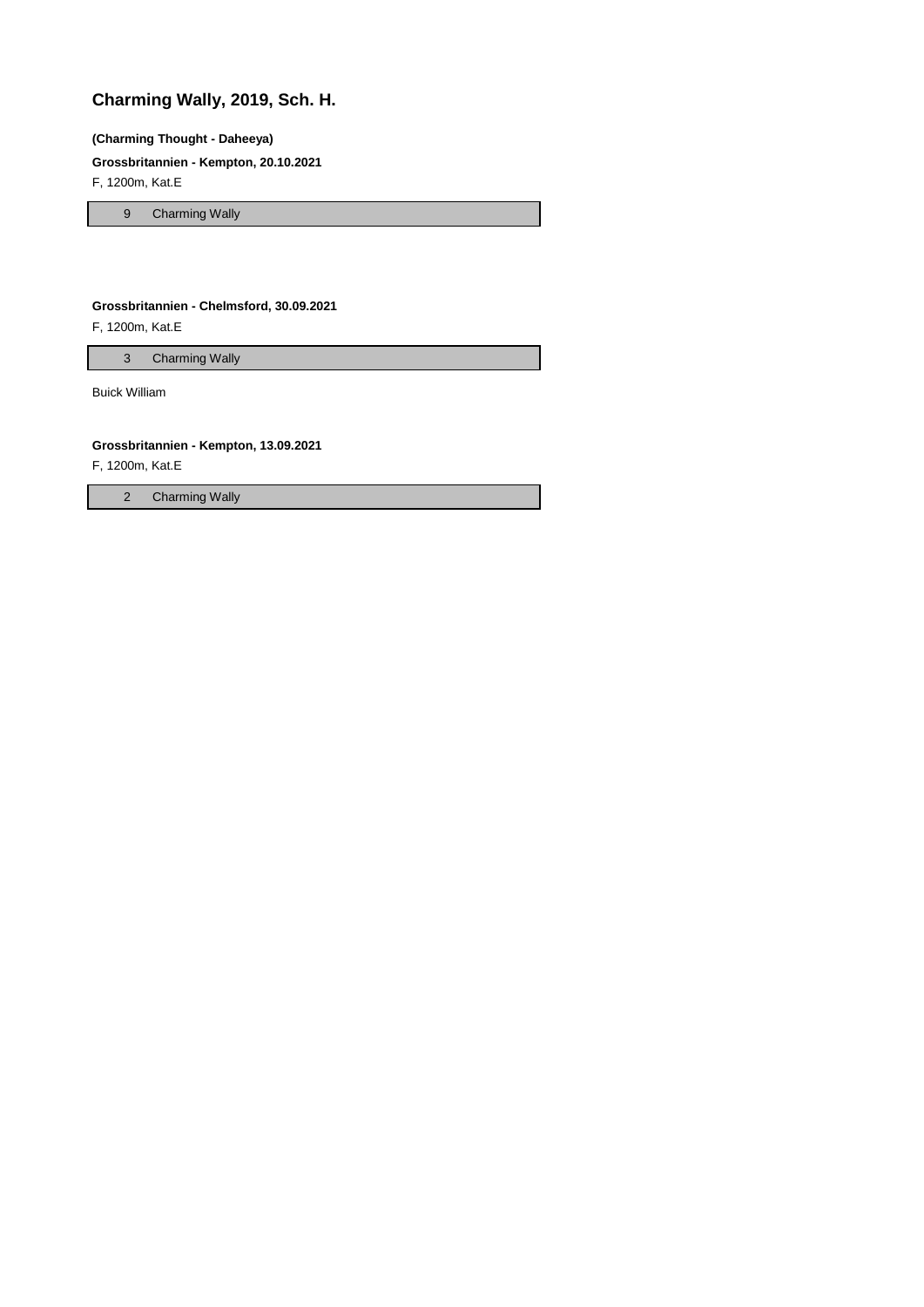## **Clint Dey, 2019, F. W.**

#### **(Sixties Icon - Shemriyna)**

### **AVENCHES, 14.10.2021**

F, 1600m, Kat.F, CHF 8000, 3.9 - gut

| $\mathbf{1}$ | Ayala*           | 58.5 |
|--------------|------------------|------|
| $\mathbf{2}$ | Taiga Arc        | 58.5 |
| 3            | Jablonj*         | 60.0 |
| 4            | De Blazoon       | 58.0 |
| 5            | <b>Clint Dey</b> | 60.0 |
|              |                  |      |

Lemée Julien, 01:43.3, 5 Starter Kopf - 9 - 1 - Weile

#### **DIELSDORF, 26.09.2021**

F, 1600m, Kat.E, CHF 8000, 4 - gut

| $1 \quad$      | Rock Glory*      | 58.5 | 1.7 |
|----------------|------------------|------|-----|
| $\overline{2}$ | Ayala*           | 57.5 | 2.7 |
| 3              | Taiga Arc        | 57.5 | 2.9 |
| $\overline{4}$ | <b>Clint Dey</b> | 59.0 | 6.3 |
|                |                  |      |     |

Lemée Julien, 01:53.2, 4 Starter K.K. - 2 - Weile

### **DIELSDORF, 21.08.2021**

F, 1100m, Kat.F, CHF 7000, 3.5 - gut

| 1 | Rock Glory*      | 57.5 | 2.0 |
|---|------------------|------|-----|
| 2 | Taiga Arc        | 57.5 | 3.4 |
| 3 | Ayala*           | 57.5 | 4.7 |
| 4 | Jablonj*         | 59.0 | 3.2 |
| 5 | <b>Clint Dey</b> | 59.0 | 7.7 |

Lemée Julien, 01:07.1, 5 Starter  $1.25 - 4 - 3 - 8$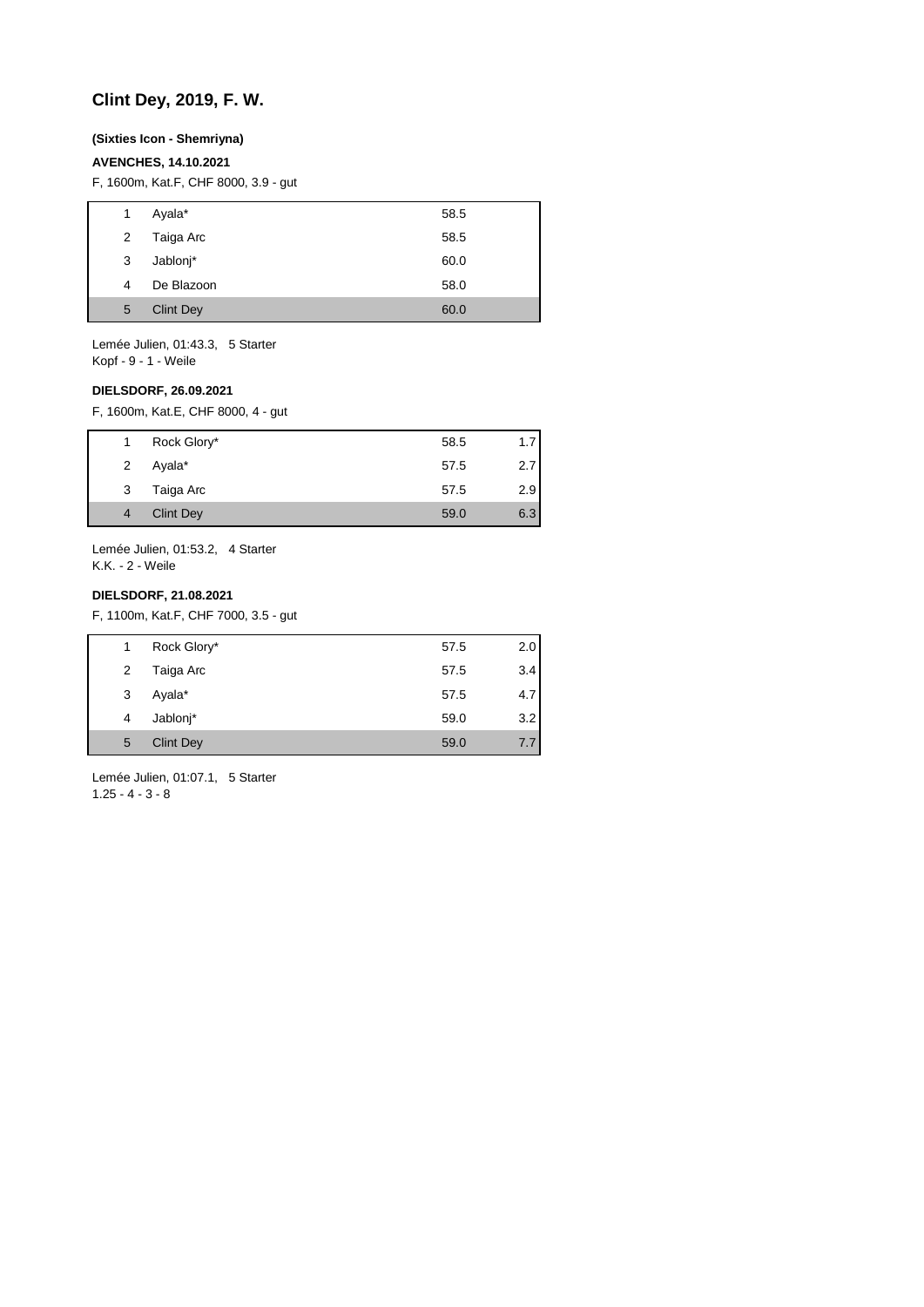# **Divine Beauty, 2019, br. St.**

#### **(Fast Company - Rising Wind)**

**Frankreich - Lyon-la Soie, 10.02.2022**

F, 2150m, Kat.E, EUR 19000

4 Divine Beauty

#### **Frankreich - Deauville, 12.01.2022**

F, 1900m, Kat.D, EUR 27000

5 Divine Beauty

### **Frankreich - Deauville, 20.12.2021**

F, 1900m, Kat.D, EUR 27000

3 Divine Beauty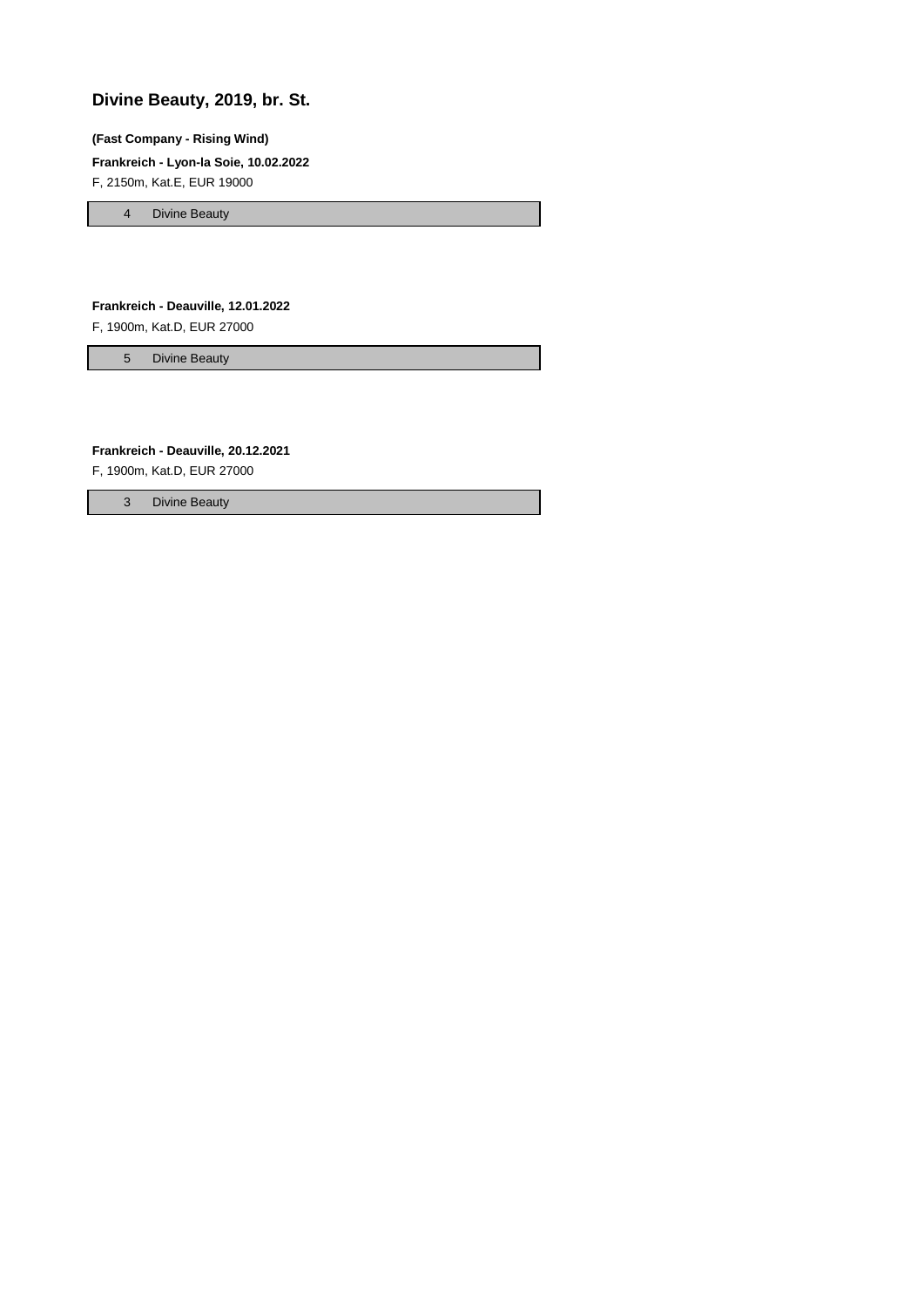# **Jablonj\*, 2019, br. W.**

#### **(Zazou - Just Call Me)**

#### **AVENCHES, 14.10.2021**

F, 1600m, Kat.F, CHF 8000, 3.9 - gut

| 1 | Ayala*           | 58.5 |
|---|------------------|------|
| 2 | Taiga Arc        | 58.5 |
| 3 | Jablonj*         | 60.0 |
| 4 | De Blazoon       | 58.0 |
| 5 | <b>Clint Dey</b> | 60.0 |

Lheureux Clément, 01:43.3, 5 Starter Kopf - 9 - 1 - Weile

## **DIELSDORF, 21.08.2021**

F, 1100m, Kat.F, CHF 7000, 3.5 - gut

| 1              | Rock Glory*      | 57.5 | 2.0 |
|----------------|------------------|------|-----|
| 2              | Taiga Arc        | 57.5 | 3.4 |
| 3              | Ayala*           | 57.5 | 4.7 |
| $\overline{4}$ | Jablonj*         | 59.0 | 3.2 |
| 5              | <b>Clint Dey</b> | 59.0 | 7.7 |
|                |                  |      |     |

Schiergen Dennis, 01:07.1, 5 Starter  $1.25 - 4 - 3 - 8$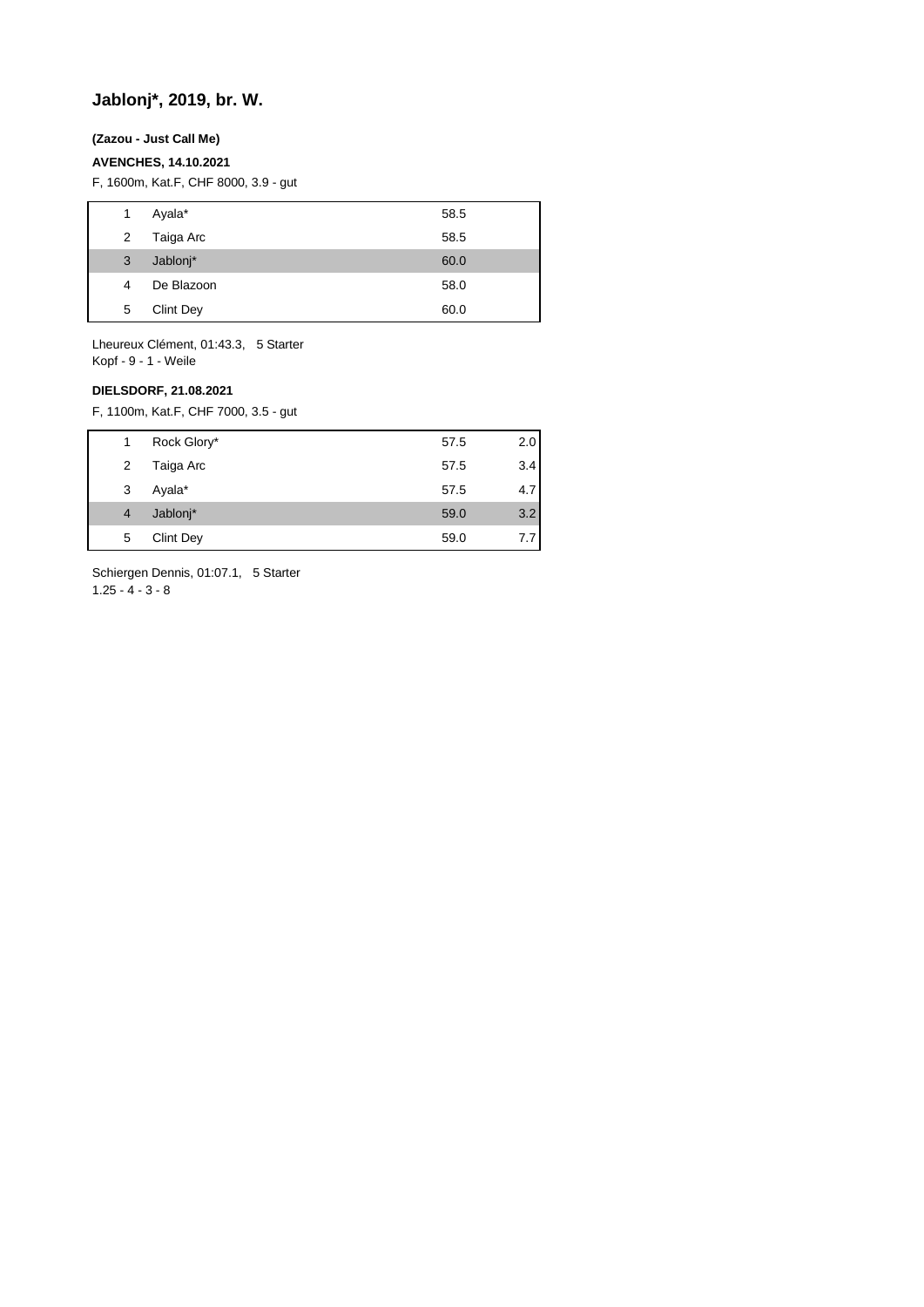# **Stone Axe, 2019, Sch. W.**

#### **(Zoffany - Roystonea)**

**Grossbritannien - Nottingham, 13.10.2021**

F, 1600m, Kat.D

11 Stone Axe

#### **Grossbritannien - Kempton, 04.09.2021**

F, 1600m, Kat.D

10 Stone Axe

### **Grossbritannien - Carlisle, 17.08.2021**

F, 1400m, Kat.C

5 Stone Axe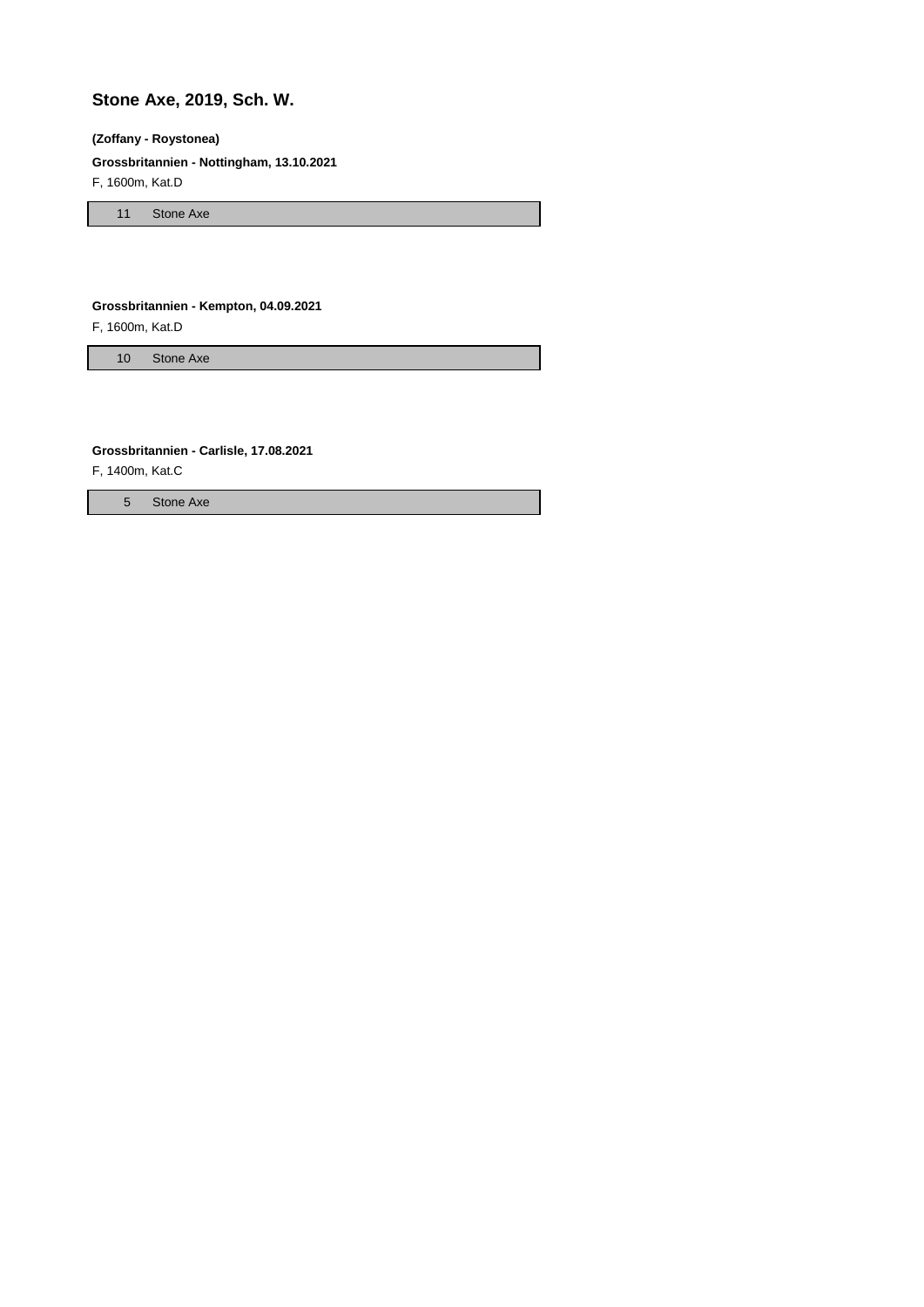## **Taiga Arc, 2019, br. St.**

### **(Belardo - Penny Rose)**

#### **DIELSDORF, 24.10.2021**

F, 1600m, Kat.C, CHF 12000, 3.5 - gut

|                | Tortuguero  | 60.0 | 1.9 <sub>1</sub> |
|----------------|-------------|------|------------------|
| $\overline{2}$ | Taiga Arc   | 58.5 | 3.6              |
| 3              | De Blazoon  | 60.0 | 6.2              |
| 4              | Rock Glory* | 58.5 | 2.1              |

Plaçais Olivier, 01:44.6, 4 Starter  $3.5 - 5 - 0.5$ 

### **AVENCHES, 14.10.2021**

F, 1600m, Kat.F, CHF 8000, 3.9 - gut

| 1              | Ayala*     | 58.5 |
|----------------|------------|------|
| $\overline{2}$ | Taiga Arc  | 58.5 |
| 3              | Jablonj*   | 60.0 |
| 4              | De Blazoon | 58.0 |
| 5              | Clint Dey  | 60.0 |

Bürgin Tim, 01:43.3, 5 Starter Kopf - 9 - 1 - Weile

### **DIELSDORF, 26.09.2021**

F, 1600m, Kat.E, CHF 8000, 4 - gut

|                | Rock Glory* | 58.5 |      |
|----------------|-------------|------|------|
| $\overline{2}$ | Ayala*      | 57.5 | 2.71 |
| 3              | Taiga Arc   | 57.5 | 2.9  |
| 4              | Clint Dey   | 59.0 | 6.3  |

Plaçais Olivier, 01:53.2, 4 Starter K.K. - 2 - Weile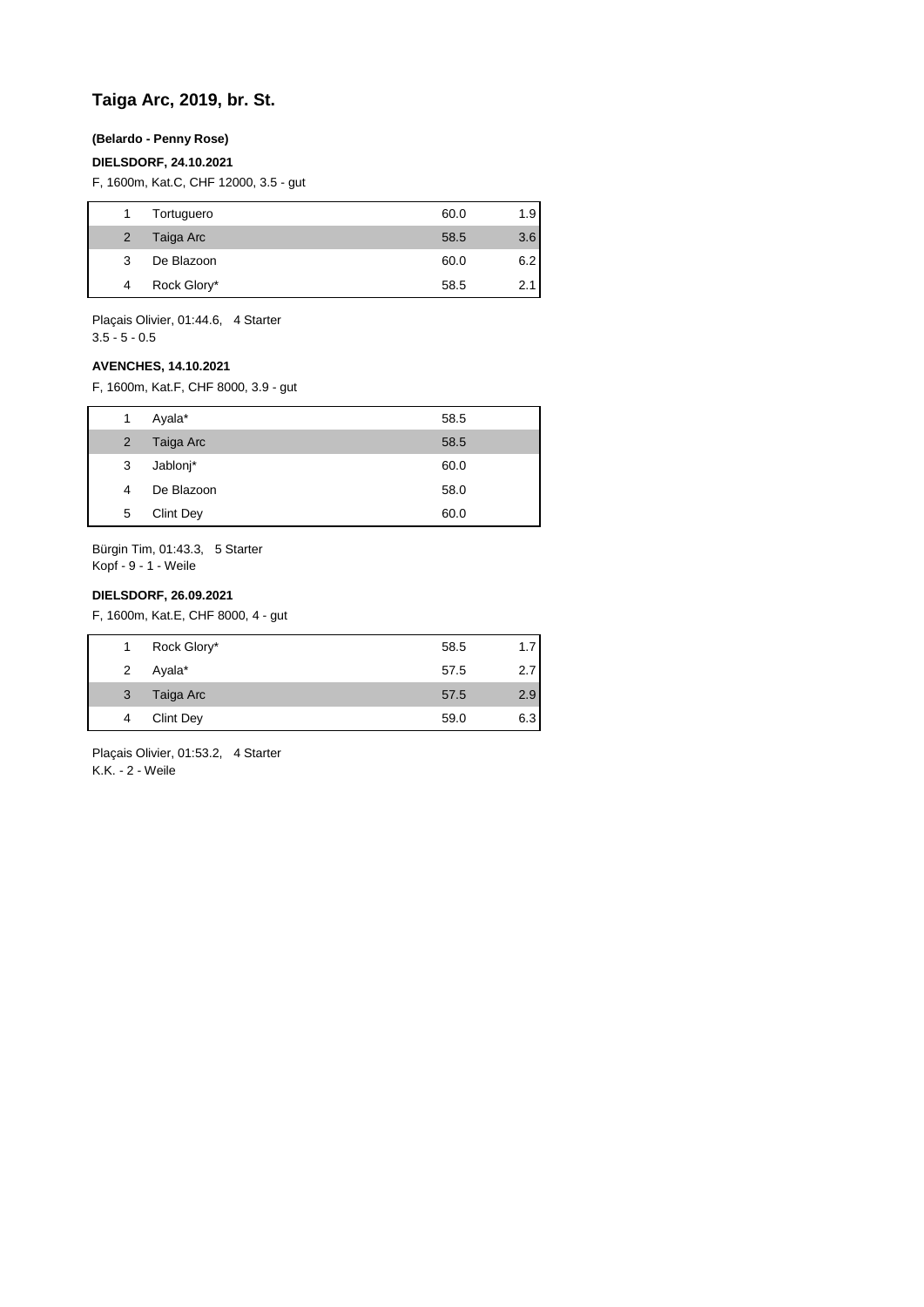# **Tortuguero, 2019, br. W.**

### **(Reliable Man - Tres Belle)**

### **DIELSDORF, 24.10.2021**

F, 1600m, Kat.C, CHF 12000, 3.5 - gut

|   | Tortuguero  | 60.0 | 1.9 |
|---|-------------|------|-----|
| 2 | Taiga Arc   | 58.5 | 3.6 |
| 3 | De Blazoon  | 60.0 | 6.2 |
| 4 | Rock Glory* | 58.5 | 2.1 |

Lheureux Clément, 01:44.6, 4 Starter 3.5 - 5 - 0.5

## **Frankreich - Deauville, 21.08.2021**

F, 1600m, Kat.A, EUR 130000

6 Tortuguero

#### **Frankreich - Saint-Malo, 05.08.2021**

F, 1600m, Kat.D, EUR 27000

2 Tortuguero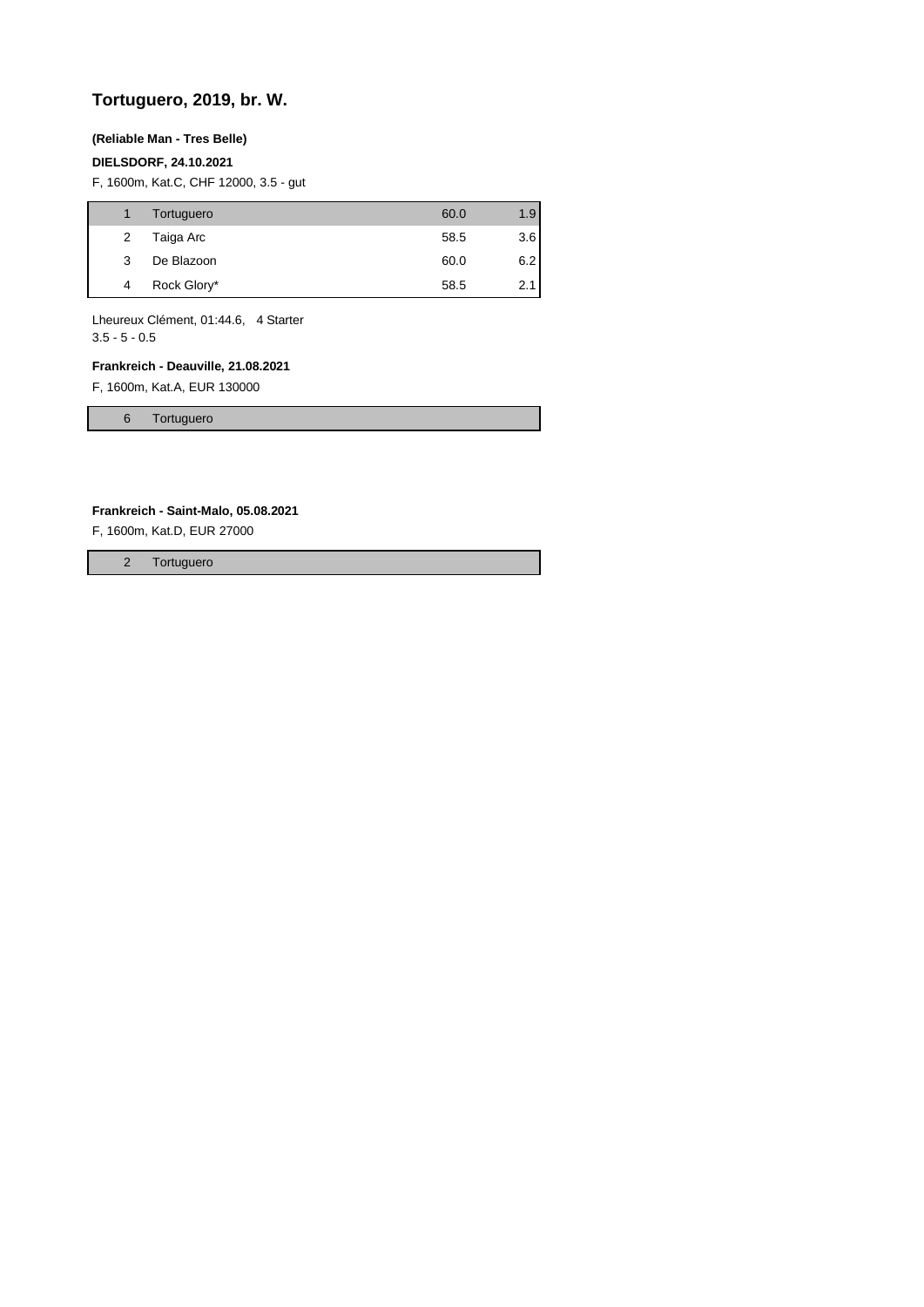## **Albedo Effect, 2018, br. W.**

#### **(Bobby's Kitten - Silken Terms)**

#### **ST. MORITZ, 13.02.2022**

F, 1600m, Kat.E, CHF 10000

| 1 | Heloagain        | 57.0 | 5.5 |
|---|------------------|------|-----|
| 2 | Enjoy Vijay      | 58.0 | 4.6 |
| 3 | Albedo Effect    | 57.0 | 6.0 |
| 4 | Dancing Diamond* | 53.5 | 5.0 |
| 5 | Cool Sweety*     | 59.0 | 4.4 |
| 6 | Larry Lobster    | 58.0 | 6.2 |

Bürgin Tim, 01:45.5, 7 Starter 5 - 0.75 - 10 - Hals -

#### **AVENCHES, 06.07.2021**

F, 2150m, Kat.F, CHF 8000, 3.8 - gut

| 1 | Carya*               | 56.5 | 7.4  |
|---|----------------------|------|------|
| 2 | Air Space            | 59.5 | 3.8  |
| 3 | Almoreto*            | 56.0 | 26.3 |
| 4 | Billy the Kid        | 58.0 | 6.6  |
| 5 | Pique Dame*          | 56.5 | 16.8 |
| 6 | Randolina*           | 56.5 | 11.4 |
| 7 | <b>Albedo Effect</b> | 59.0 | 2.2  |

Plaçais Olivier, 02:28.6, 7 Starter  $3.5 - 2 - k.K. - 5 -$ 

### **AVENCHES, 20.06.2021**

F, 1800m, Kat.F, CHF 8000, 3.6 - gut

| 1              | Larissa*      | 55.5 |
|----------------|---------------|------|
| 2              | Myrina*       | 57.5 |
| 3              | Step Up       | 60.0 |
| $\overline{4}$ | Albedo Effect | 55.0 |
| 5              | Scotsh Club*  | 59.0 |
| 6              | Night Wave    | 57.0 |

Schneider Carina, 01:58.8, 7 Starter 0.5 - Kopf - 2.5 - 1 -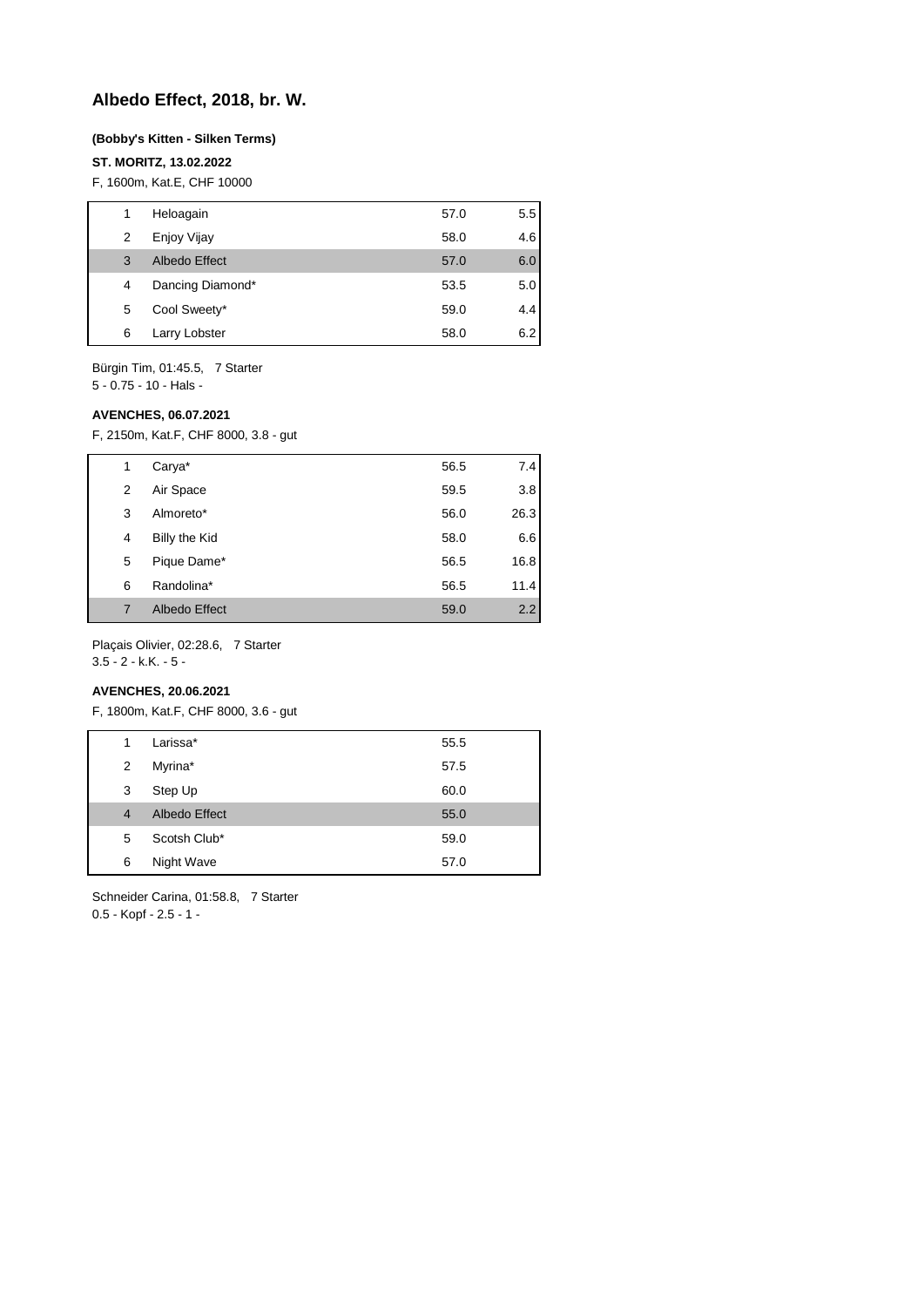## **Arrincton\*, 2016, F. St.**

#### **(Calming Influence - Angelfire)**

#### **DIELSDORF, 24.10.2021**

F, 2000m, Kat.F, CHF 7000, 3.5 - gut

| 1 | Win Win               | 60.5 | 3.0  |
|---|-----------------------|------|------|
| 2 | Journey Flash         | 61.0 | 4.3  |
| 3 | Fiesta*               | 55.5 | 6.0  |
| 4 | Shamorin*             | 55.0 | 19.3 |
| 5 | <b>Blue Memories*</b> | 62.5 | 6.1  |
| 6 | Arrincton*            | 56.5 | 5.7  |

Am.Schnyder Cecilia, 02:10.0, 10 Starter 1.5 - 1.75 - 4 - 0.75 -

#### **DIELSDORF, 26.09.2021**

F, 2000m, Kat.F, CHF 8000, 4 - gut

| 1 | Fleur d'Ipanema | 60.5 | 6.6  |
|---|-----------------|------|------|
| 2 | Arrincton*      | 53.5 | 15.2 |
| 3 | Win Win         | 59.0 | 5.8  |
| 4 | Jazou*          | 59.0 | 5.7  |
| 5 | Shamorin*       | 55.0 | 21.1 |
| 6 | Sabayonne*      | 58.5 | 22.1 |

Besenyei Ferenc, 02:10.7, 13 Starter

 $1.25 - 1 - 1.25 - 1$ 

## **DIELSDORF, 21.08.2021**

F, 2000m, Kat.F, CHF 7000, 3.5 - gut

| 1 | Moon Gem*      | 55.0 | 24.8 |
|---|----------------|------|------|
| 2 | Fame On You    | 54.0 | 4.8  |
| 3 | Blue Memories* | 60.5 | 5.0  |
| 4 | Thomy Dee      | 60.0 | 3.2  |
| 5 | Weihegold      | 58.5 | 11.8 |
| 6 | Journey Flash  | 61.0 | 3.9  |
| 8 | Arrincton*     | 52.0 | 4.8  |
|   |                |      |      |

Am.Schnyder Cecilia, 02:07.3, 9 Starter 1.25 - 1.25 - k.K. - 2.5 -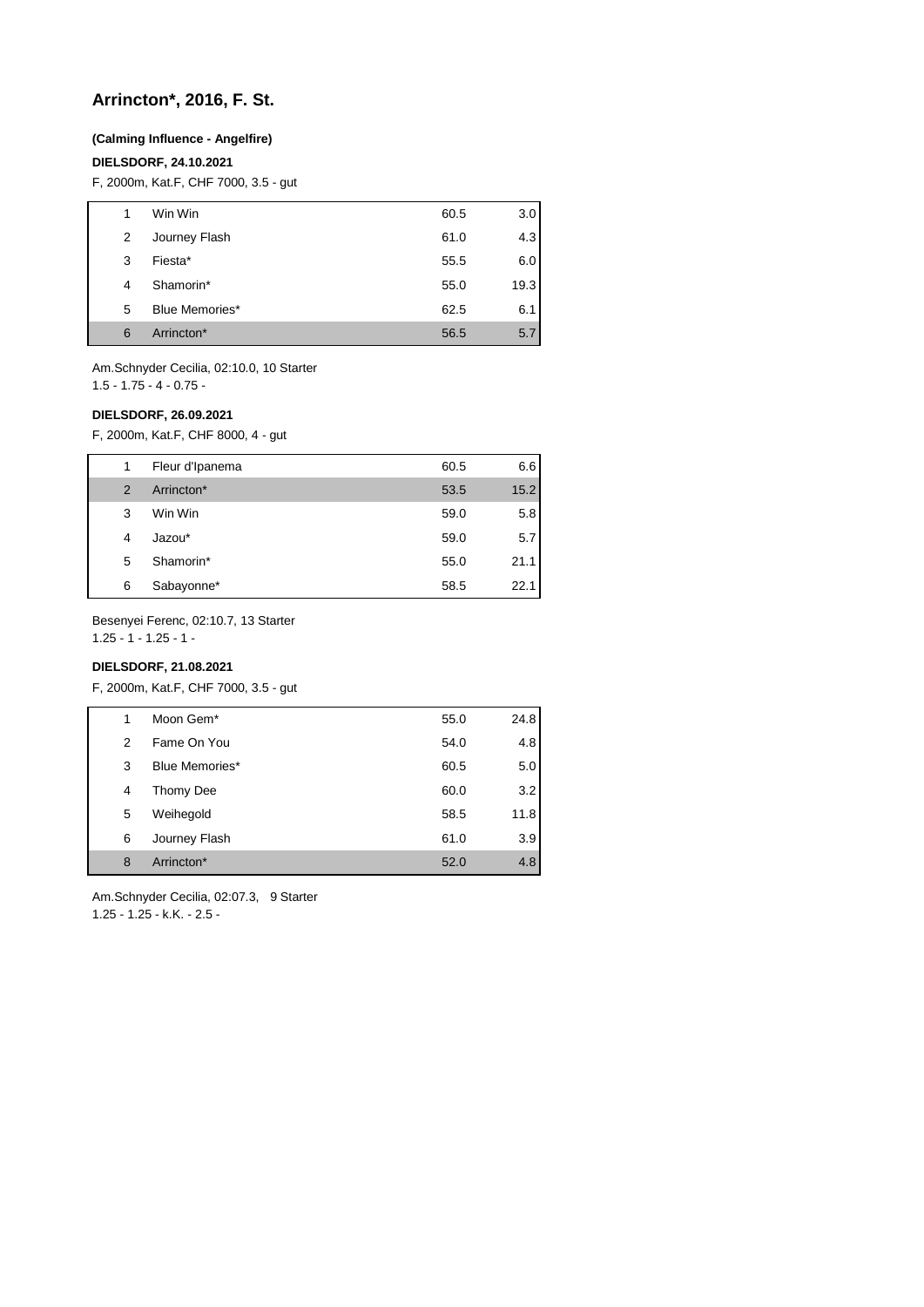## **Carya\*, 2018, br. St.**

#### **(Vanishing Cupid - Cresta)**

### **DIELSDORF, 24.10.2021**

F, 2300m, Kat.E, CHF 8000, 3.5 - gut

| 1 | Checkpoint*    | 61.0 | 9.6 |
|---|----------------|------|-----|
| 2 | Scappato (H)   | 60.0 | 2.3 |
| 3 | Doncaster Rosa | 54.5 | 5.6 |
| 4 | Shooting       | 61.0 | 5.8 |
| 5 | Die Rakete     | 60.5 | 5.6 |
| 6 | Carya*         | 57.0 | 7.7 |

Guilbert Nicolas, 02:30.8, 8 Starter

1 - Hals - 0.75 - Kopf -

#### **AARAU, 12.09.2021**

F, 2600m, Kat.E, CHF 8000, 4 - gut

|   | Look alike* | 60.5 | 2.3 |
|---|-------------|------|-----|
| 2 | Ganador*    | 61.0 | 3.0 |
| 3 | Lorena*     | 62.5 | 2.3 |
| 4 | Carya*      | 54.5 | 3.9 |

Zwahlen Karin, 02:58.7, 4 Starter

Nase - 3 - 1

#### **AVENCHES, 24.08.2021**

F, 2150m, Kat.F, CHF 8000, 4 - gut

| 1 | Pique Dame*        | 52.5 | 9.1 |
|---|--------------------|------|-----|
| 2 | Billy the Kid      | 53.5 | 3.3 |
| 3 | Carya <sup>*</sup> | 58.5 | 3.5 |
| 4 | Magic Mike*        | 61.5 | 3.8 |
| 5 | Zana's Dancer*     | 62.0 | 4.5 |

Lheureux Clément, 02:24.2, 5 Starter  $0.5 - 2 - 2.5 - 9$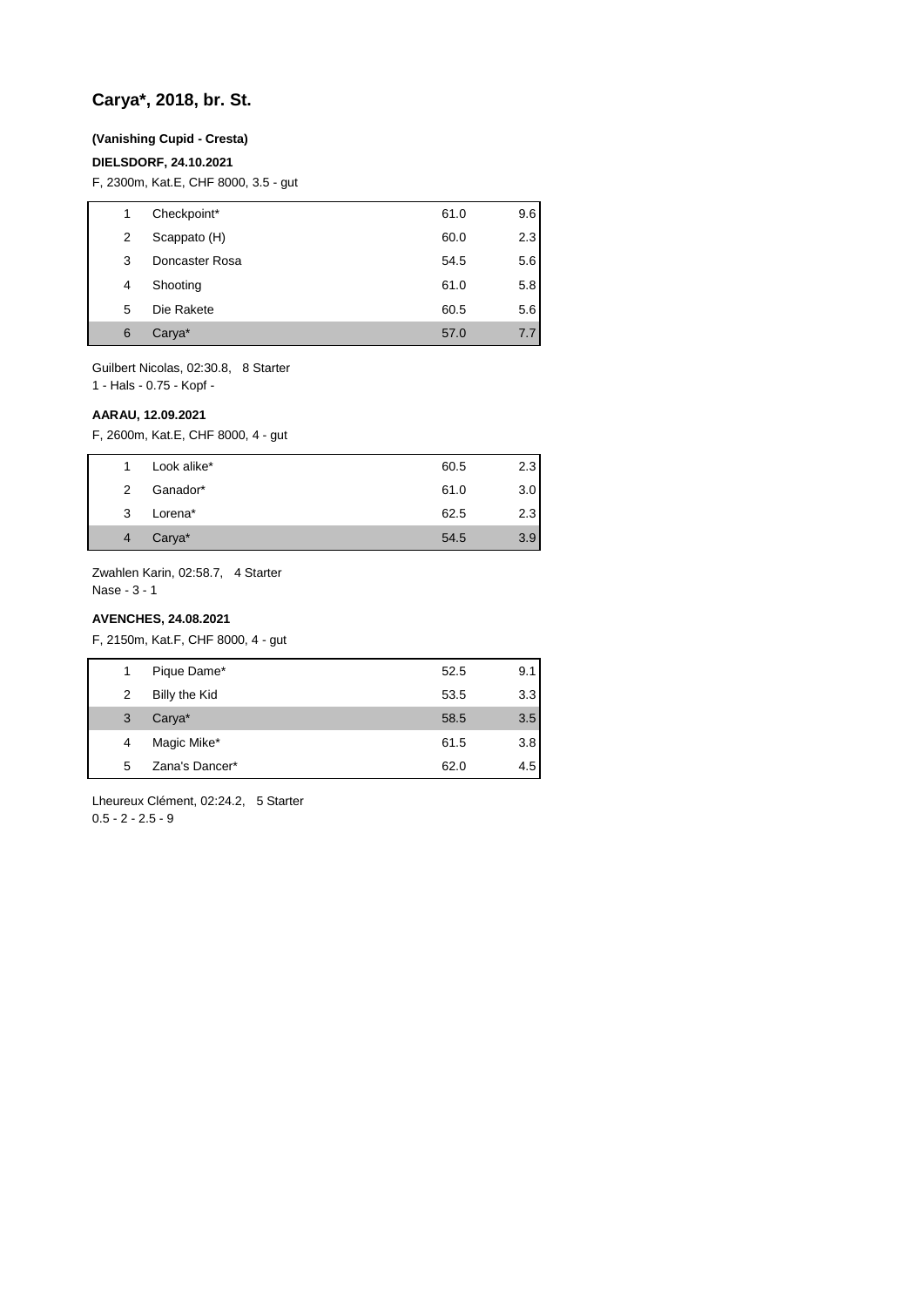## **Giulietta\*, 2017, F. St.**

### **(Blue Canari - Galipea)**

### **AVENCHES, 30.08.2021**

F, 2400m, Kat.E, CHF 9000, 3.7 - gut

| 1 | Hericourt   | 57.5 | 2.5  |
|---|-------------|------|------|
| 2 | Managua*    | 53.0 | 5.7  |
| 3 | Cri de Lope | 61.5 | 6.8  |
| 4 | Pontero     | 58.0 | 2.8  |
| 5 | Nordic Oak  | 62.0 | 25.2 |
| 6 | Giulietta*  | 58.0 | 15.8 |

Bürgin Tim, 02:44.4, 6 Starter

1 - Hals - 2.5 - 3.5 -

#### **AVENCHES, 06.07.2021**

F, 2400m, Kat.F, CHF 8000, 3.8 - gut

| 1 | Ruby Beauty* | 59.5 | 2.1  |
|---|--------------|------|------|
| 2 | Mister Zoff  | 58.0 | 6.6  |
| 3 | Sambesi      | 57.0 | 20.8 |
| 4 | Weihegold    | 56.5 | 10.9 |
| 5 | Warega       | 56.5 | 10.9 |
| 6 | Swan Lake    | 57.0 | 10.4 |
| 9 | Giulietta*   | 60.5 | 11.5 |

Harnois Cédric, 02:54.1, 10 Starter

8 - 3.5 - Weile - 2 -

## **AVENCHES, 20.06.2021**

F, 2400m, Kat.F, CHF 8000, 3.6 - gut

| 1 | Pontero      | 59.0 | 9.0  |
|---|--------------|------|------|
| 2 | Makogai*     | 56.0 | 4.6  |
| 3 | Scappato (H) | 61.0 | 4.9  |
| 4 | Fiesta*      | 52.5 | 8.7  |
| 5 | Air Space    | 52.0 | 7.5  |
| 6 | Mister Zoff  | 58.0 | 9.7  |
| 8 | Giulietta*   | 58.5 | 19.2 |

Am.Kmoch Deborah, 02:40.0, 14 Starter 1.25 - k.K. - 1.25 - Kopf -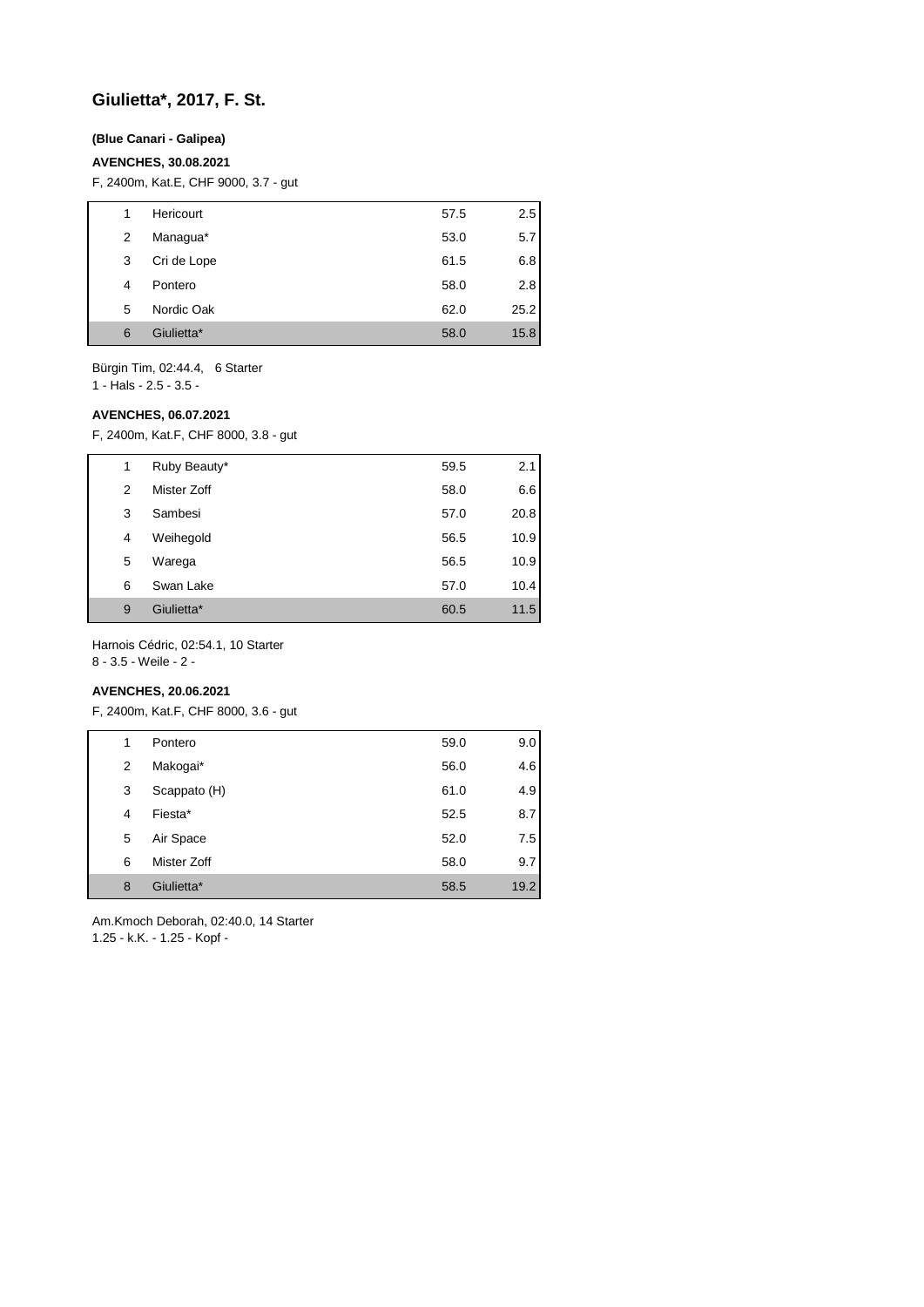# **Nay Fay\*, 2017, dbr. St.**

#### **(Mikhail Glinka - Nayfashion)**

### **AVENCHES, 14.10.2021**

F, 2150m, Kat.F, CHF 8000, 3.9 - gut

| 1 | Jeföhl       | 54.5 | 16.2 |
|---|--------------|------|------|
| 2 | Pontero      | 63.0 | 3.4  |
| 3 | Moon Gem*    | 61.0 | 8.4  |
| 4 | Fame On You  | 59.0 | 6.1  |
| 5 | Larissa*     | 59.0 | 8.9  |
| 6 | Scotsh Club* | 56.5 | 15.3 |
| 7 | Nay Fay*     | 53.5 | 35.4 |

Casanova Michaela, 02:23.6, 14 Starter Hals - 0.25 - 1 - 3.5 -

#### **AARAU, 29.08.2021**

F, 2600m, Kat.F, CHF 7000, 4 - gut

| 1 | Garde Royale (H)    | 52.0 | 4.5  |
|---|---------------------|------|------|
| 2 | Ganador*            | 62.0 | 1.8  |
| 3 | Eleganza            | 54.5 | 4.3  |
| 4 | Atlantico           | 57.0 | 7.3  |
| 5 | Nay Fay*            | 58.5 | 7.1  |
| 6 | <b>Power Primus</b> | 55.0 | 11.2 |

Bürgin Tim, 02:54.7, 7 Starter

1.25 - 1 - 0.5 - 2.5 -

## **AVENCHES, 19.05.2021**

F, 2150m, Kat.F, CHF 8000, 4.3 - gut

| 1  | Ruby Beauty*   | 53.5 | 8.2  |
|----|----------------|------|------|
| 2  | Makogai*       | 57.0 | 5.2  |
| 3  | Scappato (H)   | 59.0 | 4.2  |
| 4  | Zana's Dancer* | 57.0 | 23.2 |
| 5  | Fame On You    | 61.0 | 15.4 |
| 6  | Miss Dreamy    | 59.5 | 57.8 |
| 13 | Nay Fay*       | 56.5 | 23.6 |

Am.Muntwyler Ella, 02:37.9, 14 Starter

6 - Nase - 2.5 - 1.25 -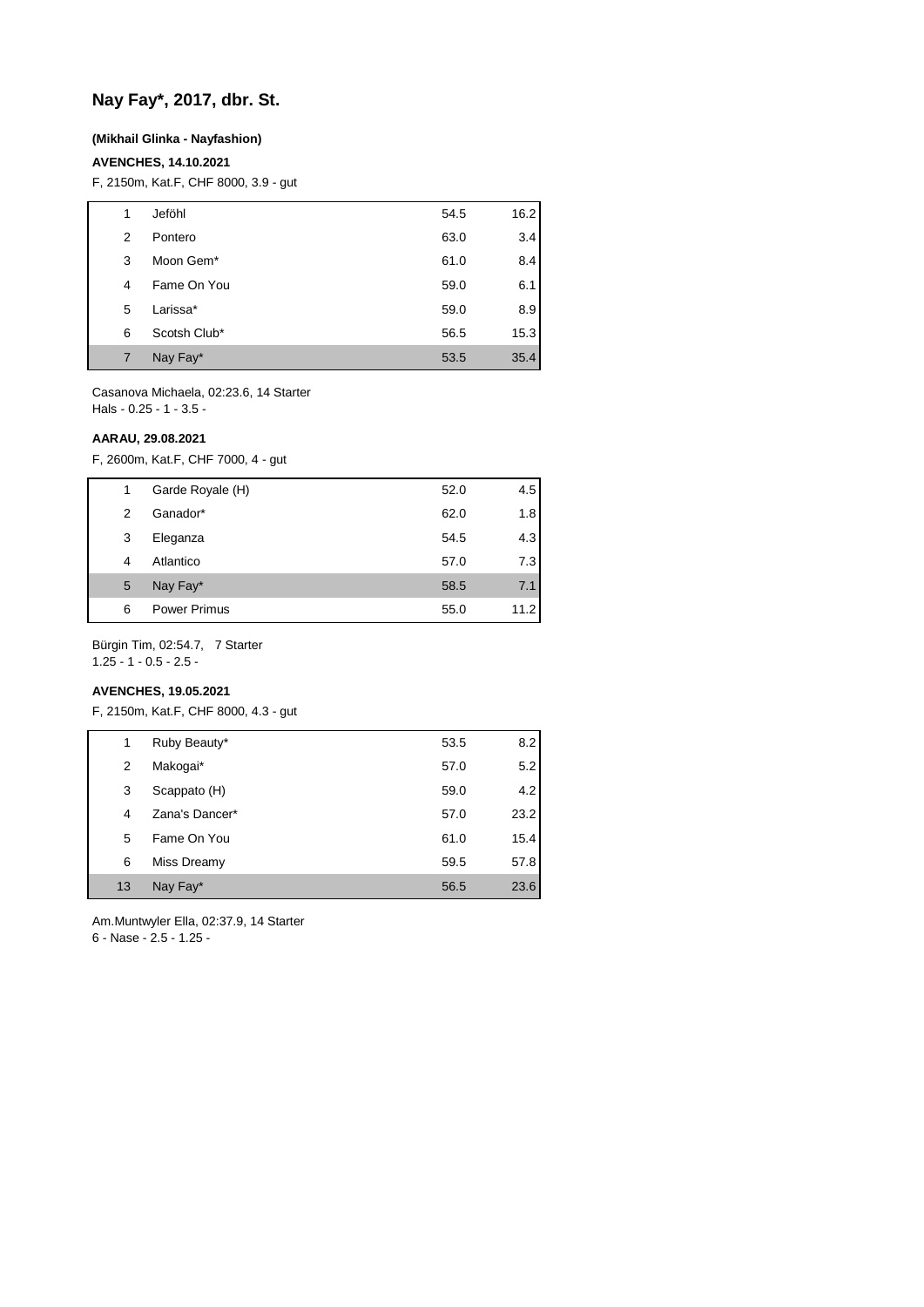## **Room for Glory, 2018, Sch. St.**

#### **(Fulbright - Remedy)**

#### **FRAUENFELD, 05.09.2021**

F, 1850m, Kat.F, CHF 8000, 4 - gut

| 1 |   | Archi Pink     | 58.0 | 5.0  |
|---|---|----------------|------|------|
|   | 2 | Step Up        | 58.5 | 5.5  |
|   | 3 | Warega         | 55.5 | 15.9 |
|   | 4 | Scotsh Club*   | 58.5 | 5.0  |
|   | 5 | Journey Flash  | 61.0 | 6.0  |
|   | 6 | Jeföhl         | 59.5 | 6.3  |
|   | 9 | Room for Glory | 52.0 | 19.8 |

Am.Donzé Yvonne, 01:59.8, 10 Starter Kopf - k.K. - 1.5 - 0.75 -

### **AVENCHES, 24.08.2021**

F, 1800m, Kat.F, CHF 8000, 4 - gut

| 1 | Kind of Cool   | 58.0 | 2.3  |
|---|----------------|------|------|
| 2 | Qadan          | 62.5 | 4.5  |
| 3 | Sabayonne*     | 52.0 | 17.8 |
| 4 | Jashiba*       | 58.5 | 3.5  |
| 5 | Warega         | 59.0 | 7.1  |
| 6 | Room for Glory | 52.0 | 18.4 |

Zwahlen Karin, 02:03.5, 6 Starter

1.5 - 1 - Hals - 5 -

## **AVENCHES, 01.06.2021**

F, 2150m, Kat.F, CHF 8000, 3.6 - gut

| 1  | Nouga*         | 56.5 | 12.5 |
|----|----------------|------|------|
| 2  | Myrina*        | 55.0 | 34.7 |
| 3  | Albedo Effect  | 55.0 | 33.4 |
| 4  | Scotsh Club*   | 60.0 | 3.3  |
| 5  | Air Space      | 58.5 | 2.8  |
| 6  | Pique Dame*    | 56.5 | 9.9  |
| 12 | Room for Glory | 53.5 | 55.2 |

Am.Langhard Jenny, 02:24.8, 12 Starter 1.75 - 1.5 - Hals - 2 -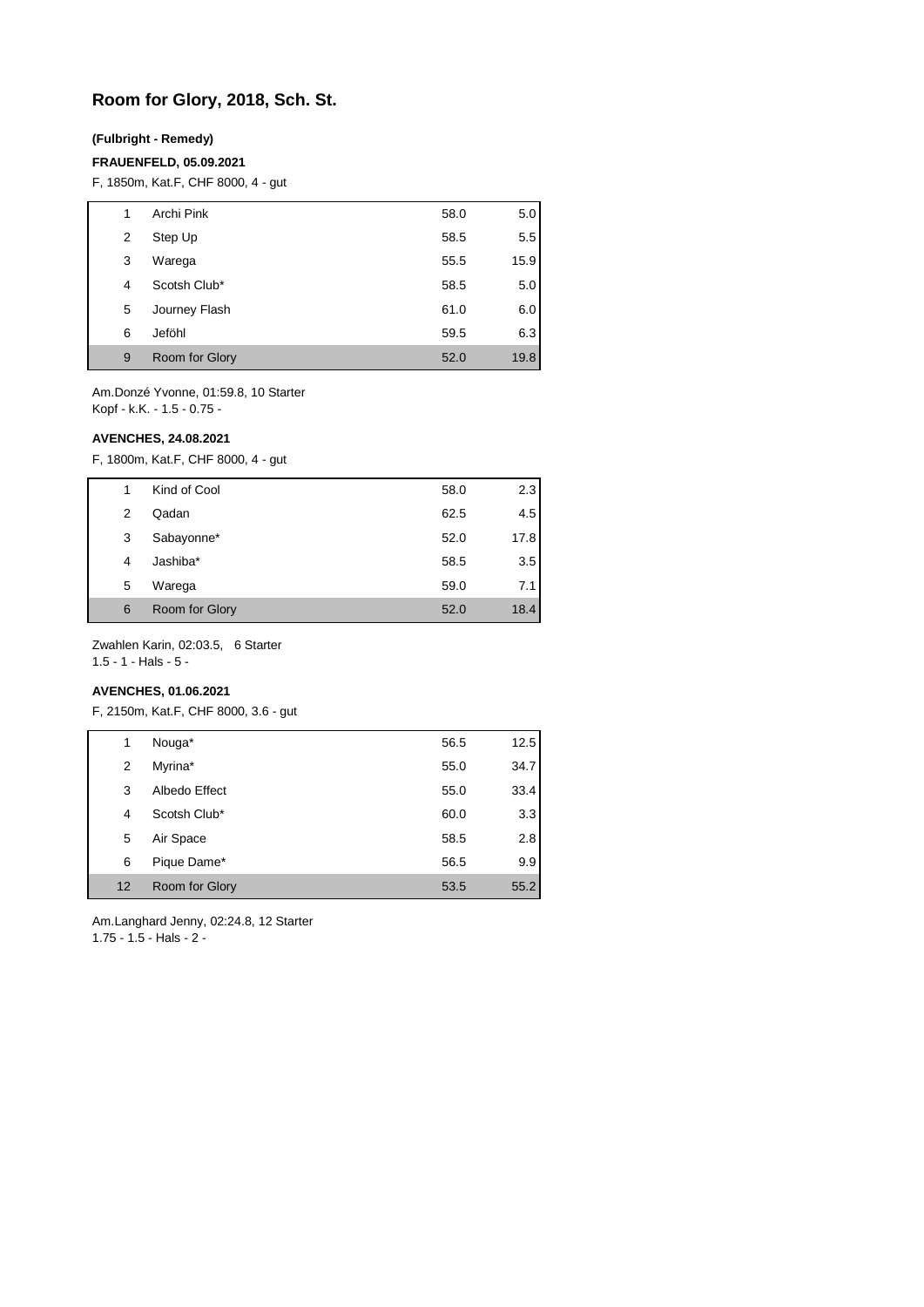## **Sabayonne\*, 2016, F. St.**

### **(Mascarpone - Sunayana)**

#### **AVENCHES, 14.10.2021**

F, 2150m, Kat.F, CHF 8000, 3.9 - gut

| 1 | Jeföhl       | 54.5 | 16.2 |
|---|--------------|------|------|
| 2 | Pontero      | 63.0 | 3.4  |
| 3 | Moon Gem*    | 61.0 | 8.4  |
| 4 | Fame On You  | 59.0 | 6.1  |
| 5 | Larissa*     | 59.0 | 8.9  |
| 6 | Scotsh Club* | 56.5 | 15.3 |
| 9 | Sabayonne*   | 54.5 | 33.2 |

Burger Nadia, 02:23.6, 14 Starter Hals - 0.25 - 1 - 3.5 -

### **DIELSDORF, 26.09.2021**

F, 2000m, Kat.F, CHF 8000, 4 - gut

| 1 | Fleur d'Ipanema | 60.5 | 6.6  |
|---|-----------------|------|------|
| 2 | Arrincton*      | 53.5 | 15.2 |
| 3 | Win Win         | 59.0 | 5.8  |
| 4 | Jazou*          | 59.0 | 5.7  |
| 5 | Shamorin*       | 55.0 | 21.1 |
| 6 | Sabayonne*      | 58.5 | 22.1 |

Burger Nadia, 02:10.7, 13 Starter

1.25 - 1 - 1.25 - 1 -

## **AVENCHES, 24.08.2021**

F, 1800m, Kat.F, CHF 8000, 4 - gut

| 1 | Kind of Cool   | 58.0 | 2.3  |
|---|----------------|------|------|
| 2 | Qadan          | 62.5 | 4.5  |
| 3 | Sabayonne*     | 52.0 | 17.8 |
| 4 | Jashiba*       | 58.5 | 3.5  |
| 5 | Warega         | 59.0 | 7.1  |
| 6 | Room for Glory | 52.0 | 18.4 |

Schoch Cheryl, 02:03.5, 6 Starter

 $1.5 - 1 -$  Hals  $-5 -$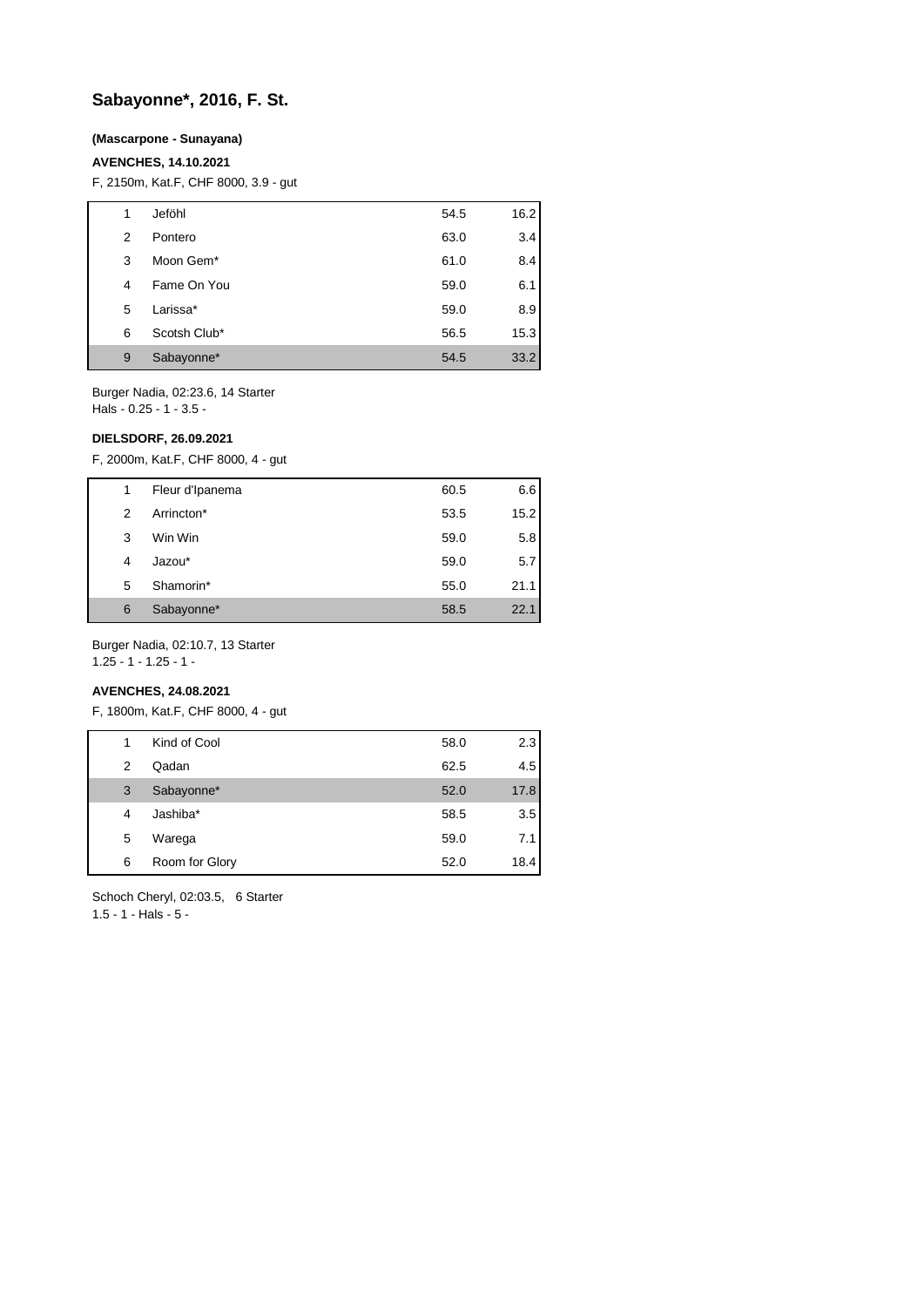## **Scotsh Club\*, 2018, br. W.**

### **(Mikhail Glinka - Sunayana)**

### **DIELSDORF, 24.10.2021**

F, 1800m, Kat.E, CHF 7000, 3.5 - gut

| 1  | Myrina*      | 55.0 | 9.3  |
|----|--------------|------|------|
| 2  | Jeföhl       | 55.5 | 5.0  |
| 3  | Ophelia      | 52.5 | 6.0  |
| 4  | Segantini*   | 57.0 | 19.7 |
| 5  | Managua*     | 57.0 | 6.9  |
| 6  | Jashiba*     | 52.5 | 9.4  |
| 10 | Scotsh Club* | 53.5 | 8.1  |

Plaçais Olivier, 01:51.2, 12 Starter K.K. - 4 - 0.75 - 2 -

#### **AVENCHES, 14.10.2021**

F, 2150m, Kat.F, CHF 8000, 3.9 - gut

| 1 |   | Jeföhl       | 54.5 | 16.2 |
|---|---|--------------|------|------|
|   | 2 | Pontero      | 63.0 | 3.4  |
| 3 |   | Moon Gem*    | 61.0 | 8.4  |
| 4 |   | Fame On You  | 59.0 | 6.1  |
|   | 5 | Larissa*     | 59.0 | 8.9  |
| 6 |   | Scotsh Club* | 56.5 | 15.3 |

Schneider Carina, 02:23.6, 14 Starter Hals - 0.25 - 1 - 3.5 -

### **MAIENFELD, 10.10.2021**

F, 2100m, Kat.E, CHF 9000, 3 - gut

| 1 | Vallee des Fleurs | 61.5 | 2.5  |
|---|-------------------|------|------|
| 2 | Fleur d'Ipanema   | 59.5 | 2.5  |
| 3 | Segantini*        | 60.0 | 7.3  |
| 4 | Heloagain         | 59.0 | 6.5  |
| 5 | Ultra Pride       | 56.0 | 23.7 |
| 6 | Scotsh Club*      | 57.5 | 10.9 |

Bürgin Tim, 02:22.1, 7 Starter 5 - 3.5 - Nase - 0.5 -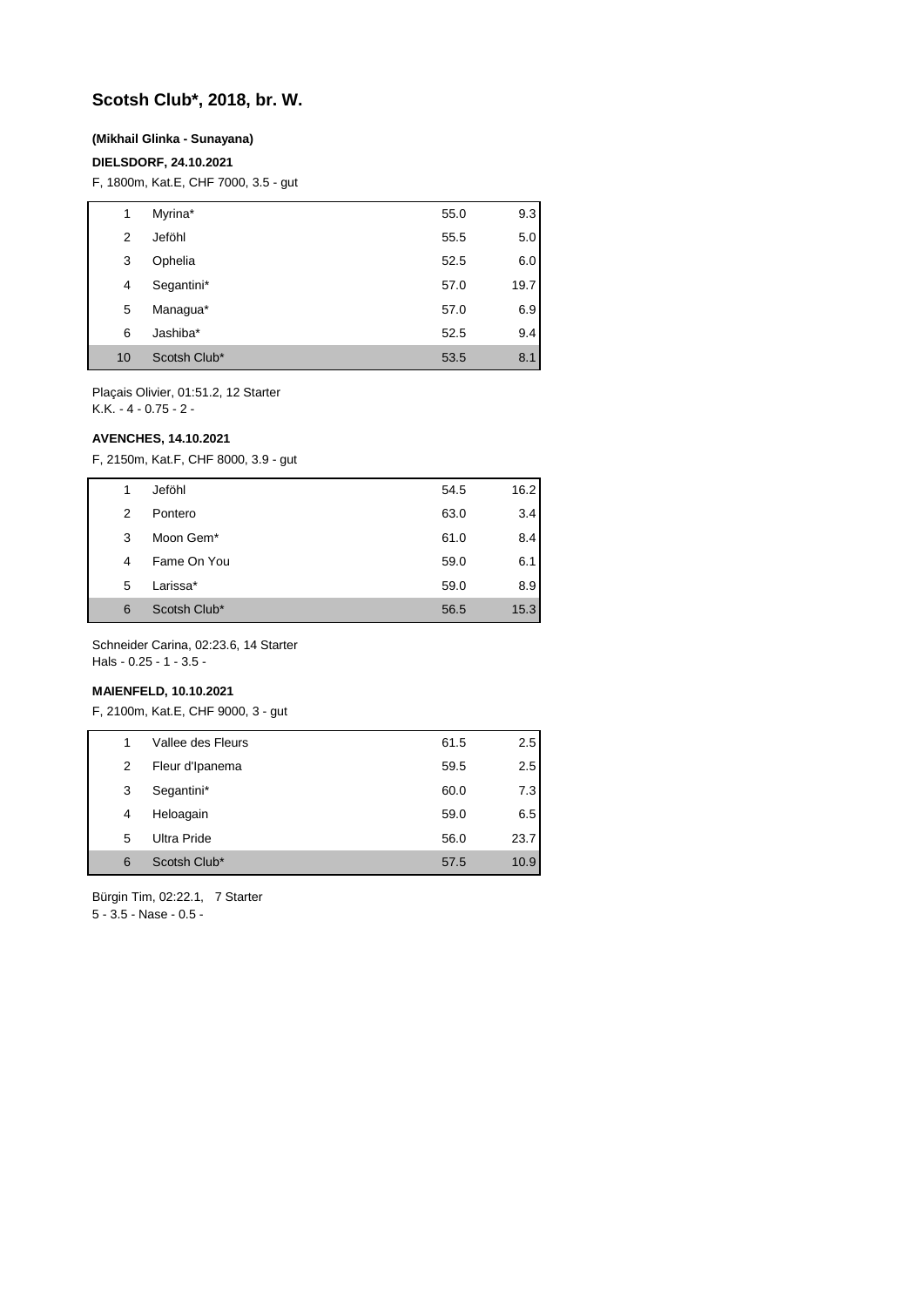## **Sorina, 2015, dbr. St.**

### **(Tai Chi - Sun of Dubai)**

#### **AVENCHES, 27.07.2021**

F, 1600m, Kat.F, CHF 8000, 4.1 - gut

| 1 | Reybus        | 57.0 | 7.9  |
|---|---------------|------|------|
| 2 | Thomy Dee     | 60.0 | 7.5  |
| 3 | Corniche Bay  | 63.0 | 5.6  |
| 4 | Xenon         | 60.0 | 17.8 |
| 5 | Rappelle Moi* | 54.0 | 3.1  |
| 6 | Journey Flash | 63.0 | 7.3  |
| 8 | Sorina        | 57.5 | 5.1  |

Am.Langhard Jenny, 01:47.9, 8 Starter 0.75 - Kopf - 1 - 0.75 -

#### **AVENCHES, 01.06.2021**

F, 1800m, Kat.F, CHF 8000, 3.6 - gut

| 1 | Kind of Cool         | 54.5 | 3.3  |
|---|----------------------|------|------|
| 2 | Jashiba*             | 60.5 | 2.9  |
| 3 | <b>Third Fantasy</b> | 57.0 | 19.1 |
| 3 | Sorina               | 60.0 | 5.9  |
| 5 | Sabayonne*           | 52.0 | 14.7 |
| 6 | Journey Flash        | 62.0 | 4.9  |

Am.Langhard Jenny, 02:06.7, 7 Starter 1.25 - Kopf - tot - 1 -

#### **AVENCHES, 02.05.2021**

F, 1800m, Kat.F, CHF 8000, 4.7 - weich

| 1 | Sorina               | 55.0 |
|---|----------------------|------|
| 2 | Jashiba*             | 59.0 |
| 3 | Journey Flash        | 60.0 |
| 4 | Magic Mike*          | 53.5 |
| 5 | Sabayonne*           | 52.0 |
| 6 | <b>Swinging Terz</b> | 52.0 |

Am.Langhard Jenny, 02:05.6, 9 Starter 1.5 - 1.75 - 4 - 2.5 -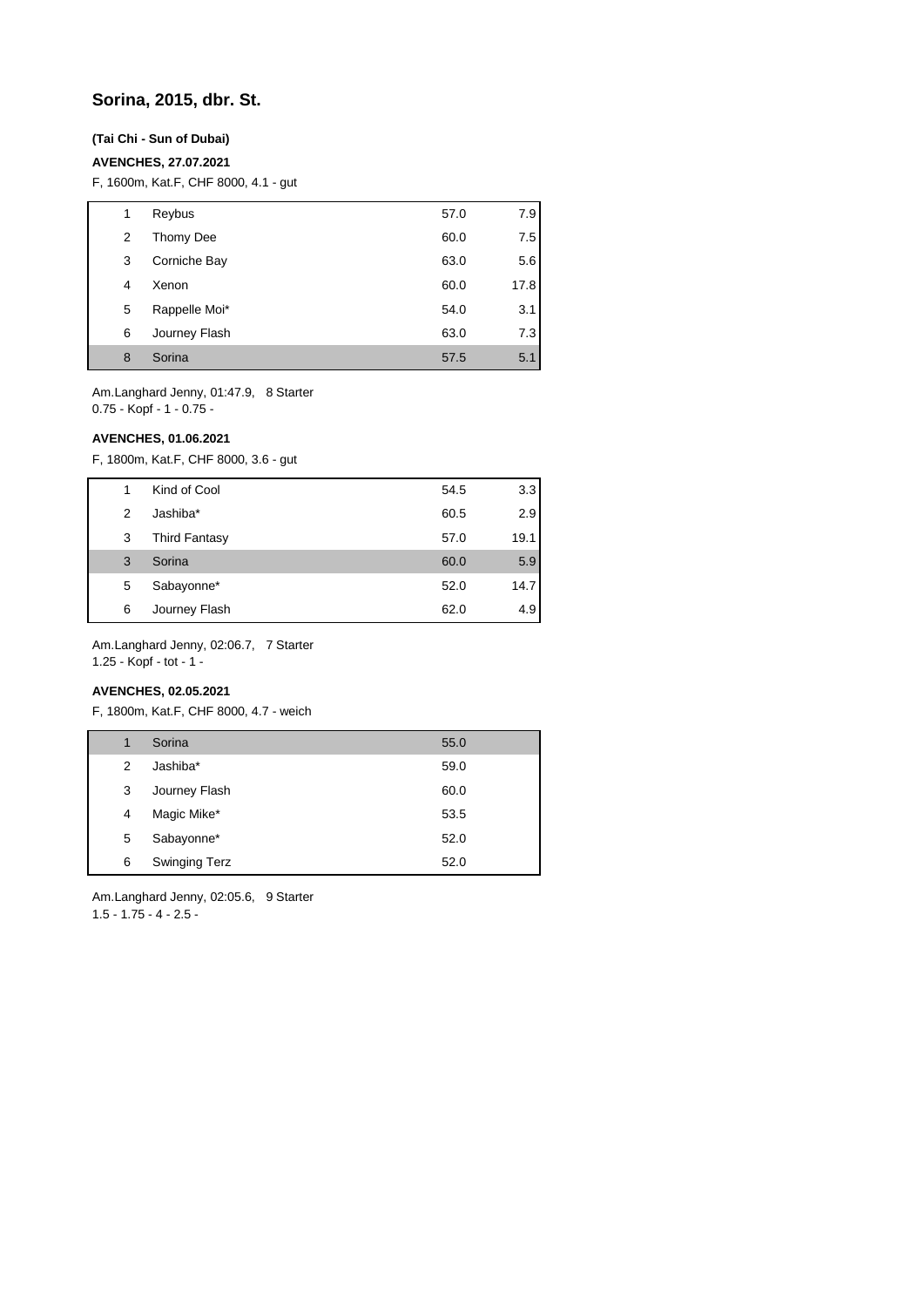## **Step Up, 2018, F. W.**

#### **(Footstepsinthesand - Vatrouchka)**

#### **AVENCHES, 18.09.2021**

F, 1600m, Kat.F, CHF 8000, 3.9 - gut

| 1 | Step Up          | 60.0 | 2.5  |
|---|------------------|------|------|
| 2 | Ophelia          | 53.5 | 19.8 |
| 3 | Warega           | 56.5 | 8.8  |
| 4 | Dancing Diamond* | 53.5 | 8.9  |
| 5 | Myrina*          | 58.5 | 5.5  |
| 6 | Zarnia           | 58.5 | 21.1 |

Plaçais Olivier, 01:40.7, 10 Starter

2 - 0.75 - k.K. - Kopf -

### **FRAUENFELD, 05.09.2021**

F, 1850m, Kat.F, CHF 8000, 4 - gut

| 1 | Archi Pink    | 58.0 | 5.0  |
|---|---------------|------|------|
| 2 | Step Up       | 58.5 | 5.5  |
| 3 | Warega        | 55.5 | 15.9 |
| 4 | Scotsh Club*  | 58.5 | 5.0  |
| 5 | Journey Flash | 61.0 | 6.0  |
| 6 | Jeföhl        | 59.5 | 6.3  |

Plaçais Olivier, 01:59.8, 10 Starter

Kopf - k.K. - 1.5 - 0.75 -

## **AVENCHES, 18.08.2021**

F, 2150m, Kat.F, CHF 8000, 3.7 - gut

| 1              | Win Win     | 56.5 | 7.4     |
|----------------|-------------|------|---------|
| $\overline{2}$ | Step Up     | 62.0 | 7.9     |
| 3              | Myrina*     | 58.0 | 3.7     |
| 4              | Pique Dame* | 57.5 | 26.8    |
| 5              | Carya*      | 60.5 | $2.5\,$ |
| 6              | Almoreto*   | 57.0 | 6.5     |

Plaçais Olivier, 02:23.0, 7 Starter  $0.25 - 1 - 2.5 - 5 -$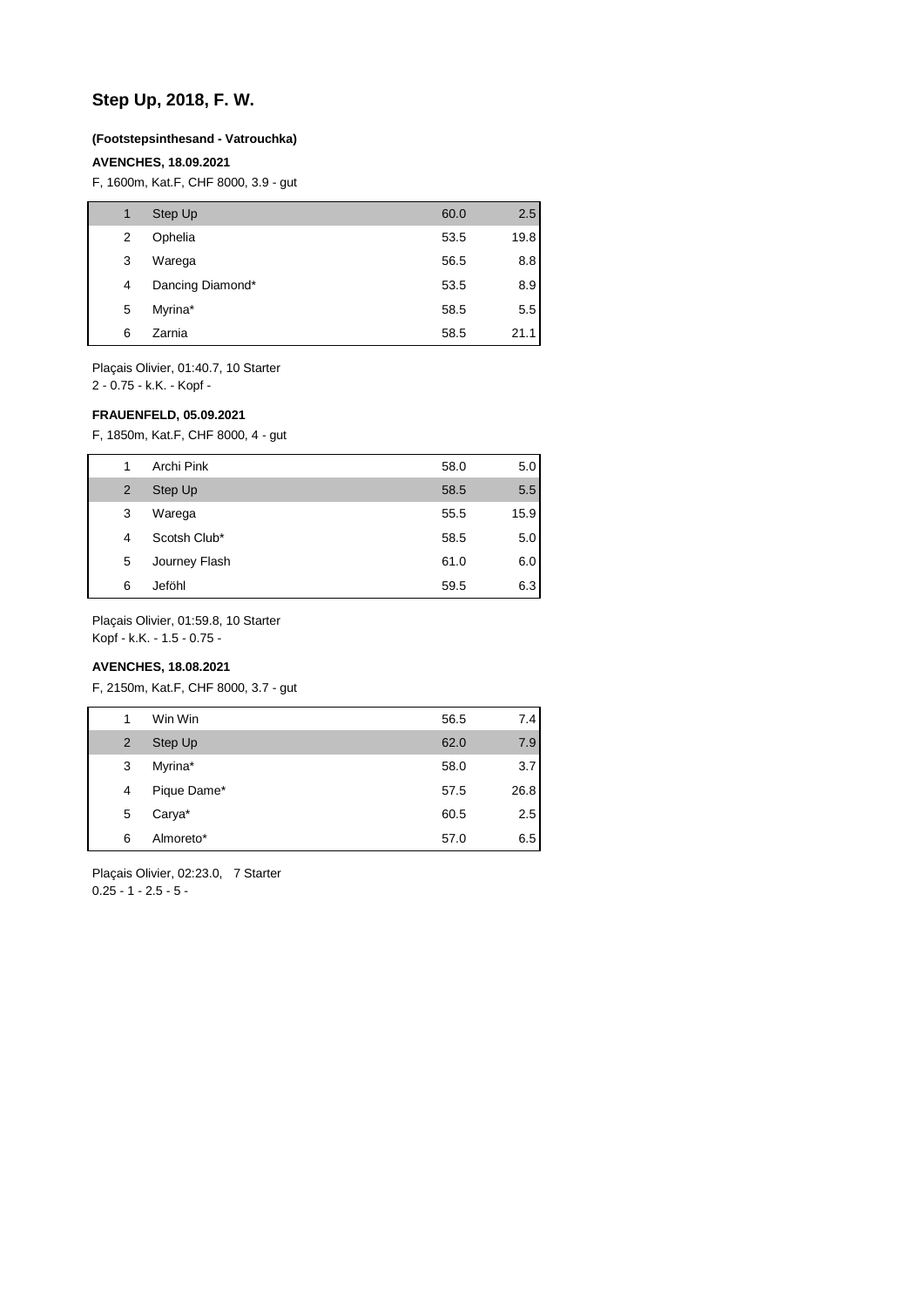## **Ultra Pride, 2016, br. W.**

### **(Thewayyouare - Non Ultra)**

### **MAIENFELD, 10.10.2021**

F, 2100m, Kat.E, CHF 9000, 3 - gut

| 1 | Vallee des Fleurs  | 61.5 | 2.5  |
|---|--------------------|------|------|
| 2 | Fleur d'Ipanema    | 59.5 | 2.5  |
| 3 | Segantini*         | 60.0 | 7.3  |
| 4 | Heloagain          | 59.0 | 6.5  |
| 5 | <b>Ultra Pride</b> | 56.0 | 23.7 |
| 6 | Scotsh Club*       | 57.5 | 10.9 |

Am.Vercelli Arabella, 02:22.1, 7 Starter 5 - 3.5 - Nase - 0.5 -

#### **AVENCHES, 24.08.2021**

F, 1600m, Kat.E, CHF 9000, 4 - gut

| 1 | Reybus             | 61.0 | 3.1  |
|---|--------------------|------|------|
| 2 | Mitshurin          | 61.0 | 4.4  |
| 3 | Heloagain          | 59.0 | 2.5  |
| 4 | Xenon              | 58.0 | 6.5  |
| 5 | <b>Ultra Pride</b> | 62.0 | 10.4 |

Schiergen Dennis, 01:42.0, 5 Starter Kopf - 1.5 - 2 - 4

### **AVENCHES, 18.08.2021**

F, 1800m, Kat.E, CHF 9000, 3.7 - gut

| 1 | Shaolin            | 61.0 | 4.6  |
|---|--------------------|------|------|
| 2 | Vallee des Fleurs  | 55.5 | 9.8  |
| 3 | Cool Sweety*       | 63.0 | 4.9  |
| 4 | Kontrast           | 55.0 | 12.8 |
| 5 | Doncaster Rosa     | 60.5 | 2.3  |
| 6 | Rappelle Moi*      | 54.0 | 16.6 |
| 7 | <b>Ultra Pride</b> | 62.0 | 10.3 |

Schiergen Dennis, 01:57.4, 7 Starter 1.75 - Hals - 0.5 - 1.75 -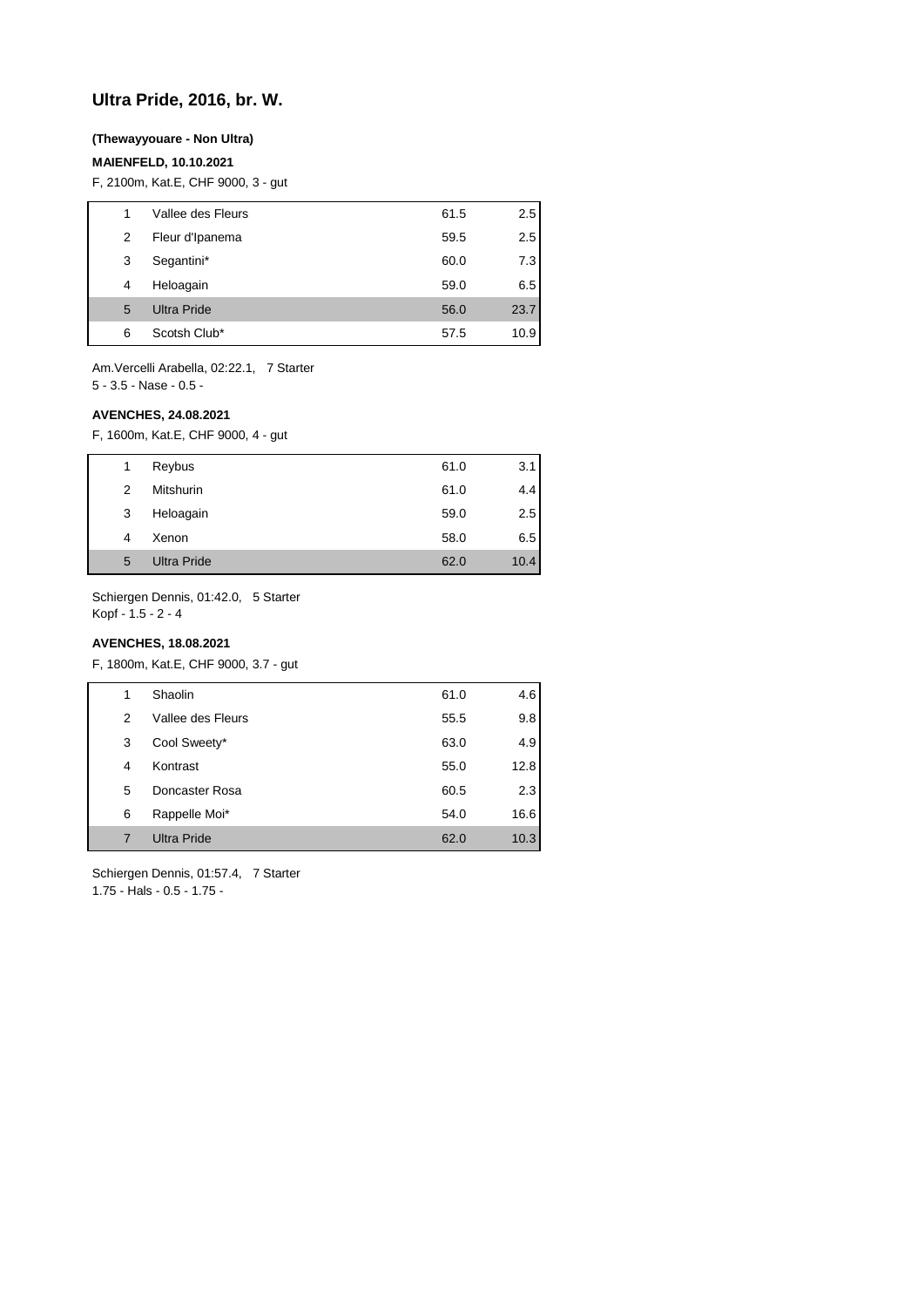## **Alva, 2015, dbr. W.**

#### **(Black Sam Bellamy - Alyana)**

### **DIELSDORF, 24.10.2021**

S, 3750m, CHF 8000, 3.5 - gut

| 1 | Garde Royale (H)      | 64.0 | 2.11 |
|---|-----------------------|------|------|
| 2 | Silver Craft          | 69.0 | 4.71 |
| 3 | Raffles Rose          | 71.0 | 5.31 |
| 4 | Etoile des Vernes (H) | 64.5 | 2.4  |
| 5 | Alva                  | 66.0 | 6.1  |
|   |                       |      |      |

Schneider Carina, 04:40.9, 5 Starter 0.5 - 0.75 - Kopf - 6

#### **MAIENFELD, 10.10.2021**

C, 4800m, CHF 20000, 3 - gut

| 1. | Beaumar (H)     | 67.0 | 2.3 |
|----|-----------------|------|-----|
| 2  | Gordon Pym (H)  | 68.0 | 3.0 |
| 3  | Alva            | 66.0 | 5.5 |
| 4  | Contre Tous (H) | 67.0 | 3.0 |
| 5  | Persian Doll    | 65.5 | 5.9 |

Schneider Carina, 07:19.9, 5 Starter Kopf - 0.75 - Hals - Weile

#### **MAIENFELD, 03.10.2021**

C, 4200m, CHF 10000, 2.5 - fest

| 1 | Beaumar (H)     | 67.0 | 2.3 |
|---|-----------------|------|-----|
| 2 | <b>Bornasco</b> | 69.0 | 3.5 |
| 3 | Gordon Pym (H)  | 69.0 | 2.5 |
| 4 | Alva            | 67.0 | 5.9 |
| 5 | Persian Doll    | 67.5 | 5.9 |
|   |                 |      |     |

Schneider Carina, 06:20.3, 5 Starter 0.25 - 3 - Hals - Weile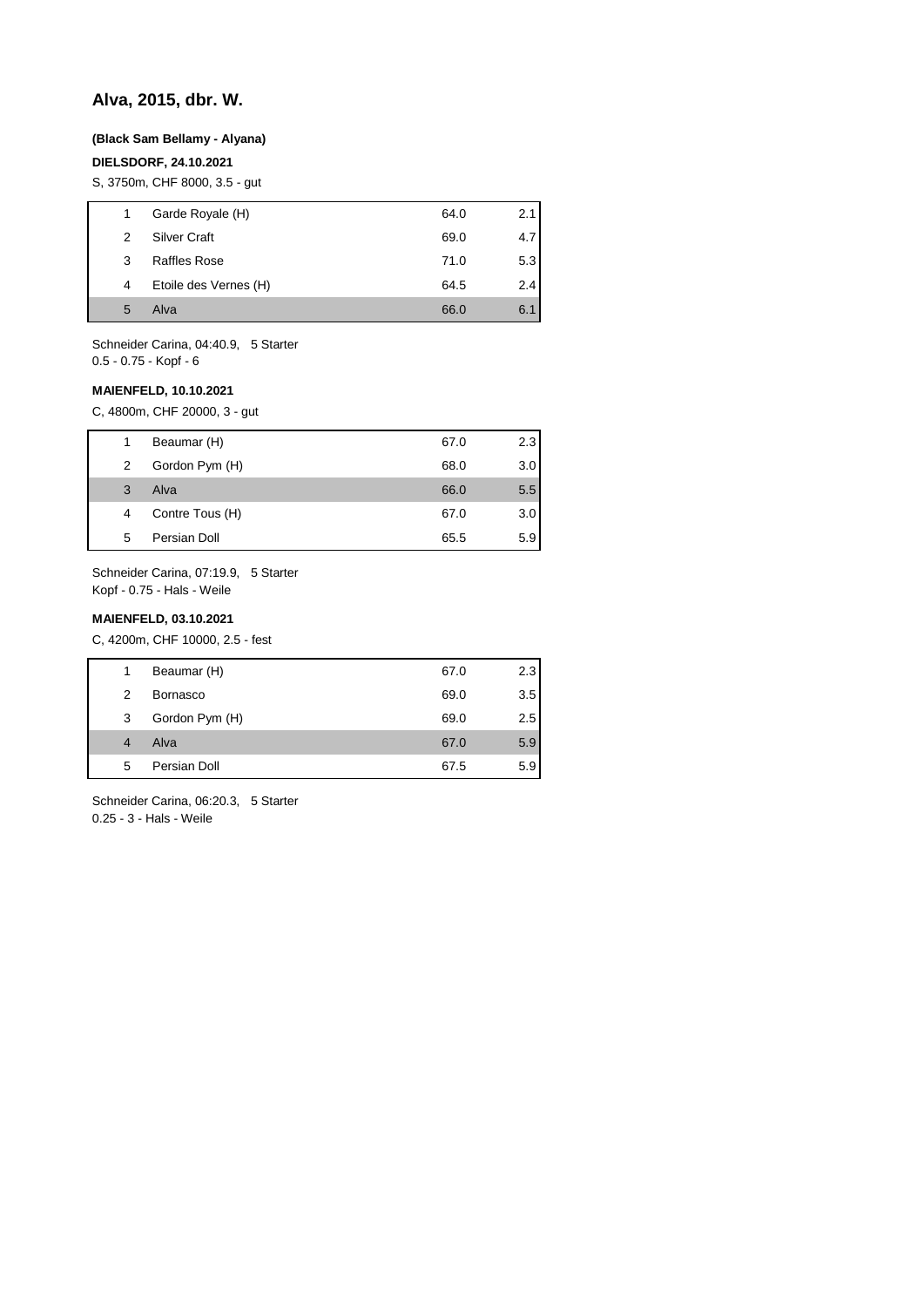## **Baraclaas, 2015, br. W.**

### **(Barastraight - Turga de la Tour)**

### **MAIENFELD, 10.10.2021**

S, 3850m, CHF 10000, 3 - gut

|   | <b>Baraclaas</b> | 72.0 | 2.2 |
|---|------------------|------|-----|
| 2 | Bornasco         | 69.0 | 3.3 |
| 3 | Green Saint      | 69.0 | 3.0 |
| 4 | Manolo           | 68.0 | 4.8 |

Labaisse Edgar, 04:55.0, 5 Starter 6 - Weile - Weile

#### **MAIENFELD, 03.10.2021**

S, 3850m, CHF 10000, 3 - gut

|   | Candalex            | 72.0 | 2.2 |
|---|---------------------|------|-----|
| 2 | Feux de Bois (H)    | 66.0 | 3.4 |
| 3 | <b>Baraclaas</b>    | 67.0 | 3.0 |
| 4 | <b>Silver Craft</b> | 68.0 | 6.9 |
|   |                     |      |     |

Huber Michael, 05:09.3, 5 Starter 5 - 0.5 - Weile

### **AARAU, 29.08.2021**

S, 3600m, CHF 15000, 4 - gut

| Candalex<br>72.0<br>1.7<br>1<br>Green Saint<br>66.0<br>2<br><b>Baraclaas</b><br>72.0<br>3<br>4.0<br>B'Good<br>70.0<br>4<br>Contre Tous (H)<br>62.0<br>5<br>5.7 |  |  |                  |
|----------------------------------------------------------------------------------------------------------------------------------------------------------------|--|--|------------------|
|                                                                                                                                                                |  |  |                  |
|                                                                                                                                                                |  |  | 5.9 <sub>1</sub> |
|                                                                                                                                                                |  |  |                  |
|                                                                                                                                                                |  |  | 3.7              |
|                                                                                                                                                                |  |  |                  |

Huber Michael, 04:34.8, 5 Starter Weile - 1.5 - Weile - 2.5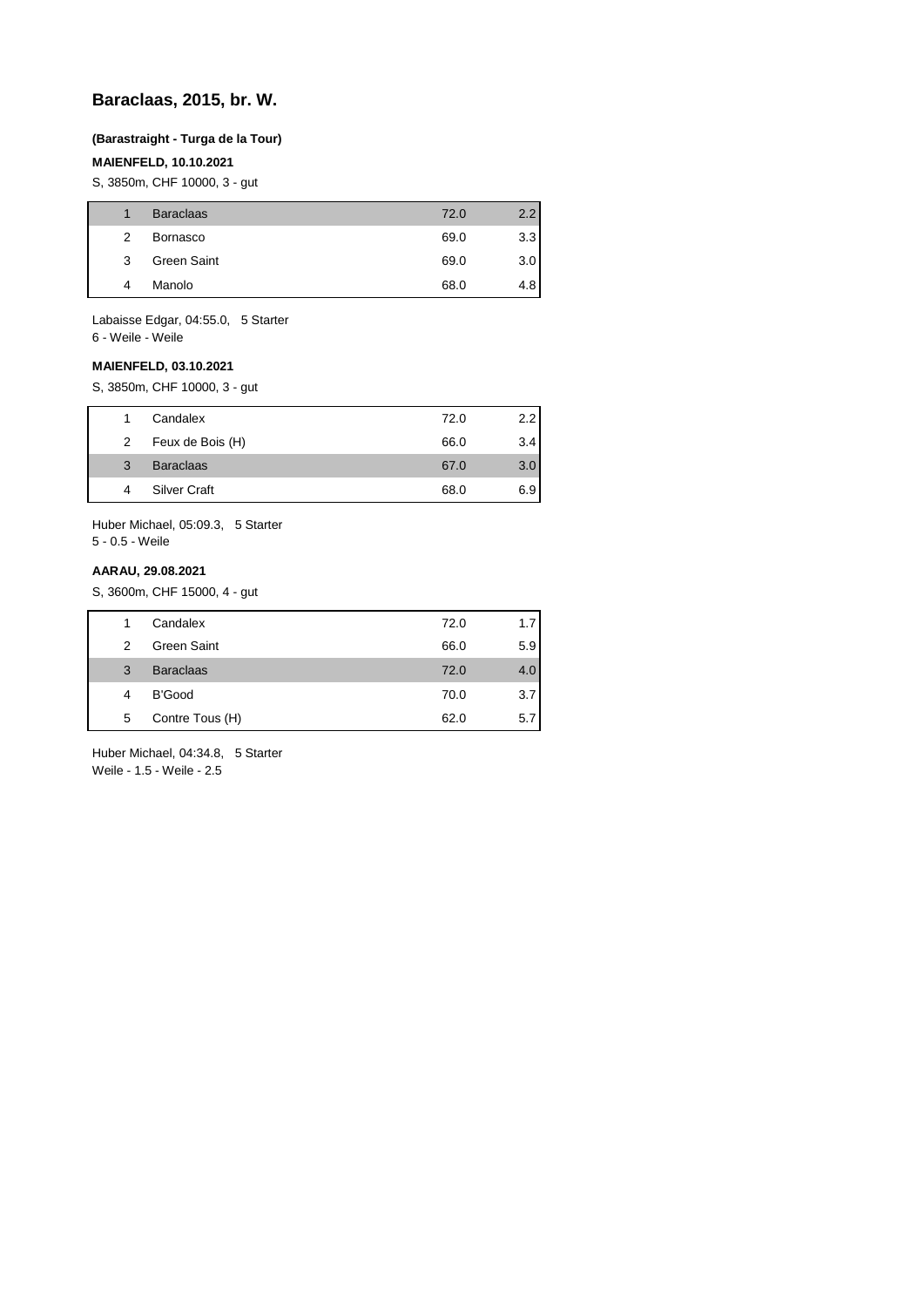## **Candalex, 2014, dbr. W.**

#### **(Alex The Winner - Candinie)**

#### **MAIENFELD, 10.10.2021**

S, 4200m, CHF 15000, 3 - gut

|   | Candalex            | 70.0 | 1.8 |
|---|---------------------|------|-----|
| 2 | Feux de Bois (H)    | 65.0 | 4.2 |
| 3 | Angostura           | 67.0 | 5.2 |
| 4 | Bergerac            | 70.0 | 3.9 |
| 5 | <b>Raffles Rose</b> | 66.0 | 4.4 |
|   |                     |      |     |

Langmeier Jürg, 05:07.2, 5 Starter Weile - 0.5 - 7 - k.K.

### **MAIENFELD, 03.10.2021**

S, 3850m, CHF 10000, 3 - gut

|   | Candalex            | 72.0 | $2.2^{\circ}$ |
|---|---------------------|------|---------------|
| 2 | Feux de Bois (H)    | 66.0 | 3.4           |
| 3 | <b>Baraclaas</b>    | 67.0 | 3.0           |
| 4 | <b>Silver Craft</b> | 68.0 | 6.9           |

Langmeier Jürg, 05:09.3, 5 Starter 5 - 0.5 - Weile

#### **AARAU, 12.09.2021**

S, 4200m, CHF 40000, 4 - gut

|               | Bergerac     | 68.0 | 8.5 |
|---------------|--------------|------|-----|
| $\mathcal{P}$ | Candalex     | 69.0 | Δ   |
| 3             | Roi d'Etoile | 72.0 |     |

Langmeier Jürg, 05:12.2, 5 Starter

7 - Weile - Weile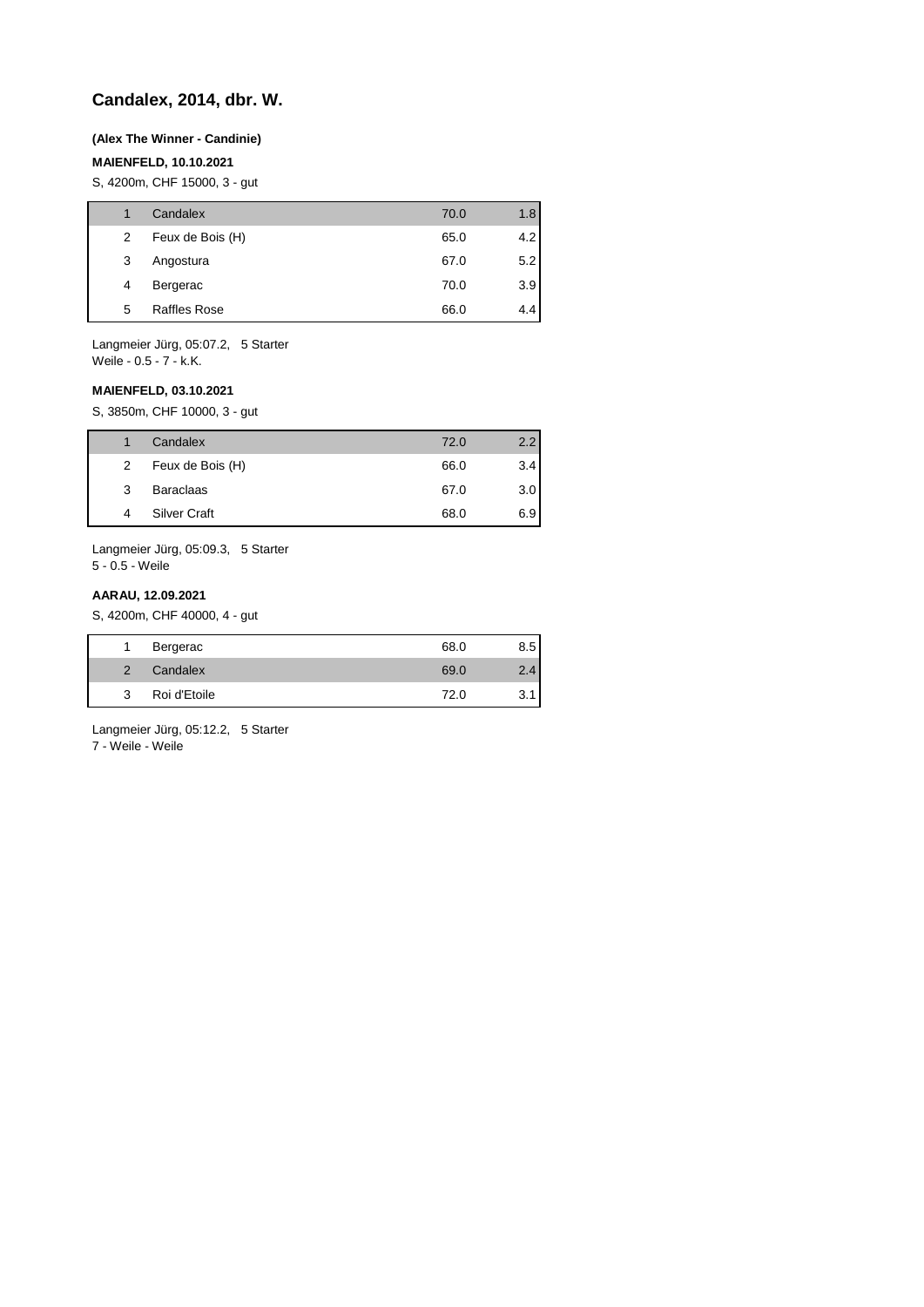## **Eleganza, 2016, br. St.**

### **(Hurricane Cat - Formerly)**

## **AARAU, 29.08.2021**

F, 2600m, Kat.F, CHF 7000, 4 - gut

| 1 | Garde Royale (H)    | 52.0 | 4.5  |
|---|---------------------|------|------|
| 2 | Ganador*            | 62.0 | 1.8  |
| 3 | Eleganza            | 54.5 | 4.3  |
| 4 | Atlantico           | 57.0 | 7.3  |
| 5 | Nay Fay*            | 58.5 | 7.1  |
| 6 | <b>Power Primus</b> | 55.0 | 11.2 |

Zwahlen Karin, 02:54.7, 7 Starter 1.25 - 1 - 0.5 - 2.5 -

#### **AVENCHES, 27.07.2021**

F, 2200m, Kat.F, CHF 8000, 4.1 - gut

| 1 | Scappato (H)     | 58.0 | 3.3  |
|---|------------------|------|------|
| 2 | Ganador*         | 60.0 | 12.7 |
| 3 | Cri de Lope      | 63.0 | 27.1 |
| 4 | <b>Baraclaas</b> | 61.0 | 8.7  |
| 5 | Mister Zoff      | 61.0 | 10.3 |
| 6 | Eleganza         | 55.5 | 25.4 |

Veron Fabrice, 02:27.9, 11 Starter

5 - Kopf - 7 - 0.75 -

## **AVENCHES, 20.06.2021**

F, 2400m, Kat.F, CHF 8000, 3.6 - gut

| 1                 | Pontero      | 59.0 | 9.0  |
|-------------------|--------------|------|------|
| 2                 | Makogai*     | 56.0 | 4.6  |
| 3                 | Scappato (H) | 61.0 | 4.9  |
| 4                 | Fiesta*      | 52.5 | 8.7  |
| 5                 | Air Space    | 52.0 | 7.5  |
| 6                 | Mister Zoff  | 58.0 | 9.7  |
| $12 \overline{ }$ | Eleganza     | 52.0 | 18.8 |
|                   |              |      |      |

Werder Pablo, 02:40.0, 14 Starter

1.25 - k.K. - 1.25 - Kopf -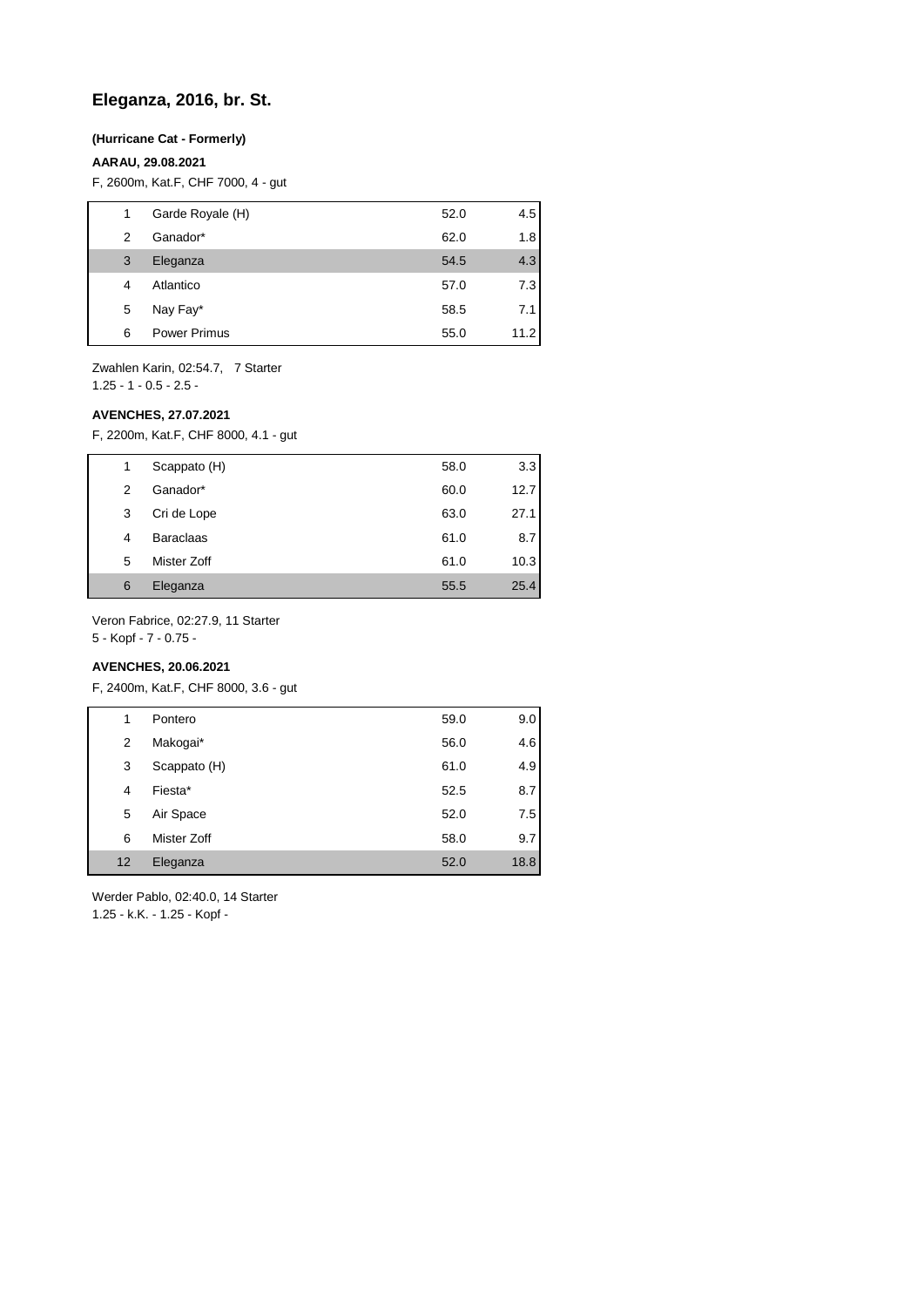## **Feux de Bois (H), 2015, br. W.**

#### **(Spanish Moon - Mousse des Bois)**

#### **MAIENFELD, 10.10.2021**

S, 4200m, CHF 15000, 3 - gut

| 1              | Candalex            | 70.0 | 1.8 |
|----------------|---------------------|------|-----|
| $\overline{2}$ | Feux de Bois (H)    | 65.0 | 4.2 |
| 3              | Angostura           | 67.0 | 5.2 |
| 4              | Bergerac            | 70.0 | 3.9 |
| 5              | <b>Raffles Rose</b> | 66.0 | 4.4 |
|                |                     |      |     |

Lemée Julien, 05:07.2, 5 Starter Weile - 0.5 - 7 - k.K.

#### **MAIENFELD, 03.10.2021**

S, 3850m, CHF 10000, 3 - gut

|                | Candalex            | 72.0 | 2.2 |
|----------------|---------------------|------|-----|
| $\overline{2}$ | Feux de Bois (H)    | 66.0 | 3.4 |
| 3              | <b>Baraclaas</b>    | 67.0 | 3.0 |
| 4              | <b>Silver Craft</b> | 68.0 | 6.9 |

Lemée Julien, 05:09.3, 5 Starter 5 - 0.5 - Weile

#### **AARAU, 12.09.2021**

S, 4200m, CHF 40000, 4 - gut

|    | Bergerac         | 68.0 | 8.5 |
|----|------------------|------|-----|
| 2  | Candalex         | 69.0 | 2.4 |
| 3  | Roi d'Etoile     | 72.0 | 3.1 |
| 95 | Feux de Bois (H) | 67.0 | 7.7 |

Schiergen Dennis, 05:12.2, 5 Starter

7 - Weile - Weile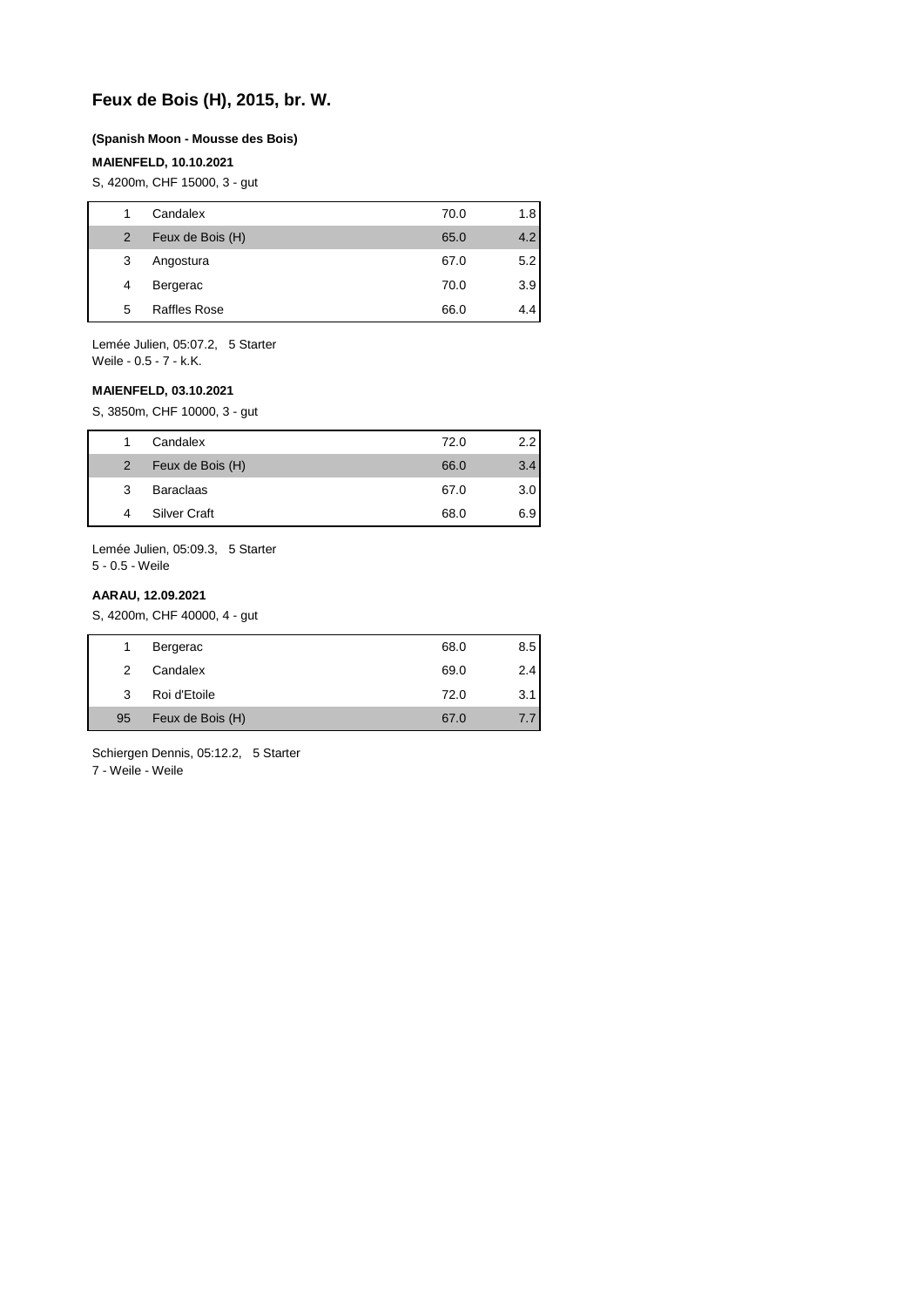# **Garde Royale (H), 2016, br. W.**

#### **(Rail Link - Unidee de Beaumont)**

#### **DIELSDORF, 24.10.2021**

S, 3750m, CHF 8000, 3.5 - gut

|   | Garde Royale (H)      | 64.0 | 2.1 |
|---|-----------------------|------|-----|
| 2 | <b>Silver Craft</b>   | 69.0 | 4.7 |
| 3 | Raffles Rose          | 71.0 | 5.3 |
| 4 | Etoile des Vernes (H) | 64.5 | 2.4 |
| 5 | Alva                  | 66.0 | 6.1 |
|   |                       |      |     |

Lemée Julien, 04:40.9, 5 Starter 0.5 - 0.75 - Kopf - 6

#### **MAIENFELD, 03.10.2021**

F, 2650m, Kat.F, CHF 8000, 2.5 - fest

| 1 | Garde Royale (H) | 58.0 | 3.9 |
|---|------------------|------|-----|
| 2 | Ganador*         | 63.0 | 2.8 |
| 3 | Sociopath        | 62.0 | 4.8 |
| 4 | Atlantico        | 57.0 | 4.9 |
| 5 | Well Care        | 53.5 | 8.7 |

Bürgin Tim, 02:52.8, 7 Starter

1.75 - 3 - 6 - Weile

### **AARAU, 29.08.2021**

F, 2600m, Kat.F, CHF 7000, 4 - gut

| 1 | Garde Royale (H)    | 52.0 | 4.5  |
|---|---------------------|------|------|
| 2 | Ganador*            | 62.0 | 1.8  |
| 3 | Eleganza            | 54.5 | 4.3  |
| 4 | Atlantico           | 57.0 | 7.3  |
| 5 | Nay Fay*            | 58.5 | 7.1  |
| 6 | <b>Power Primus</b> | 55.0 | 11.2 |

Am.Langhard Jenny, 02:54.7, 7 Starter  $1.25 - 1 - 0.5 - 2.5$